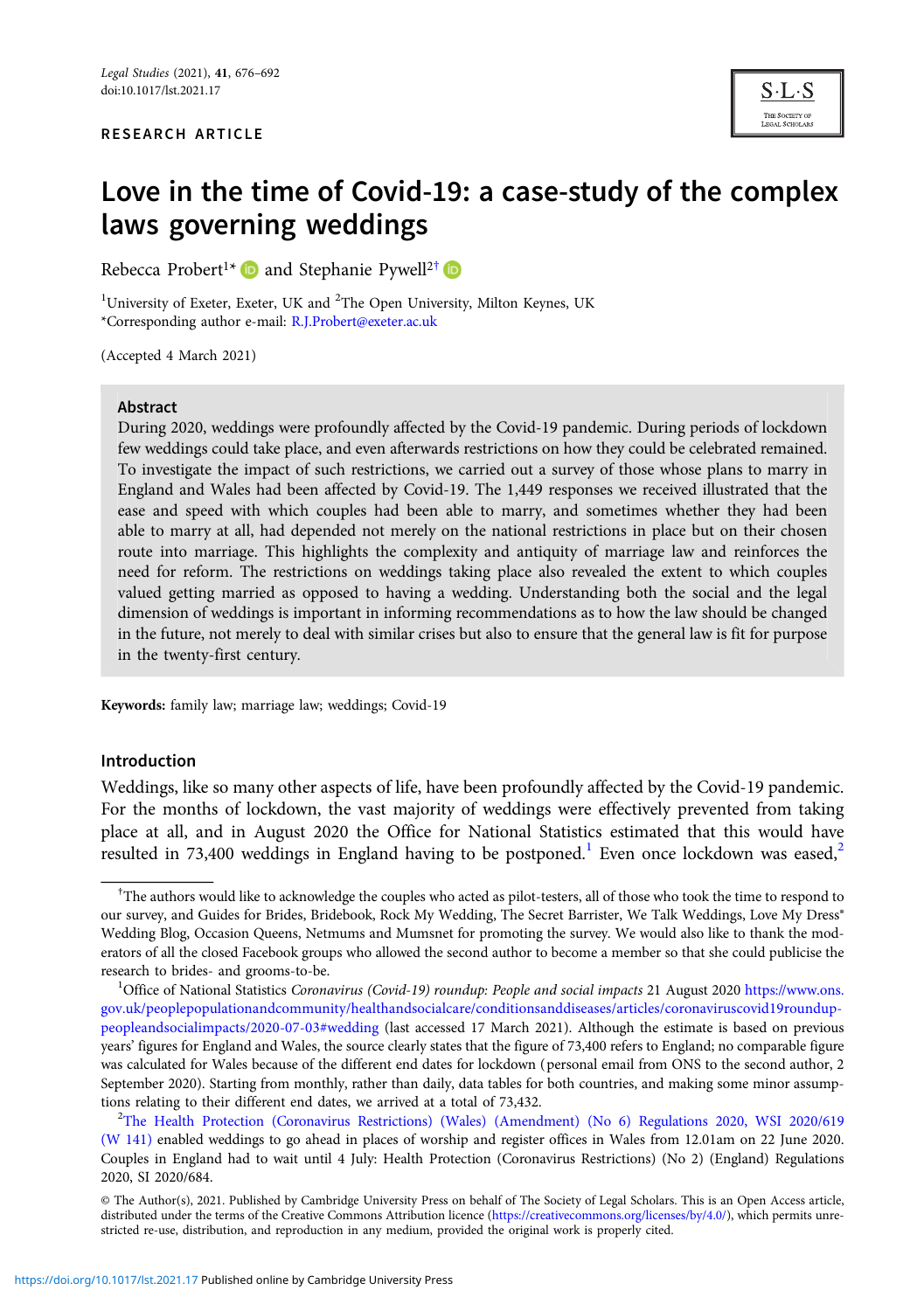restrictions on weddings continued for some time. As a result, many more couples who were planning to marry in the second half of 2020 will also have deferred getting married, either because of their uncertainty as to whether they would be able to do so on their intended date, or because of their certainty that they would not be able to have the ceremony they wanted.

Despite popular references to a 'ban' on weddings, $3$  it should be noted that there was never any specific prohibition on weddings as such. Confusion on this point may have been created by Boris Johnson's mention of weddings in his announcement on 23 March when he declared that the Government would 'stop all social events, including weddings, baptisms and other ceremonies'.<sup>4</sup> This, however, was intended as an example of the impact of the wider measures being proposed rather than indicating a specific ban. Those wider measures did effectively make it impossible for most weddings to go ahead. Places of worship were required to close except when conducting funerals or broadcasting an act of worship.<sup>5</sup> Many approved premises – venues such as hotels and stately homes where marriages can take place – were also required to close as a result of the pandemic.<sup>6</sup> And the restrictions on movement<sup>7</sup> and on gatherings of more than two people<sup>8</sup> posed an obvious obstacle to ceremonies taking place, even if the number attending were reduced to the legal minimum.

A few weddings, however, were able to take place both before and during lockdown.<sup>9</sup> The fact that this was easier for some than for others highlighted some of the long-standing anomalies within the laws governing marriage. As the Law Commission has pointed out in its recent consultation paper, these laws are 'an ancient and complex hodgepodge of different rules for different types of ceremonies',<sup>10</sup> preventing many couples from celebrating their entry into marriage in a form that is meaningful to them. The circumstances of Covid-19 meant that the impact of even minor legal differences became magnified, and sometimes determined whether couples could marry at all. The difficulties that many couples faced in marrying after lockdown further served to illustrate the complexity and antiquity of marriage law. The ease or speed with which couples could marry – and the cost of doing so – depended not merely on the national restrictions in place, or even on local conditions, but on their chosen route into marriage.

The restrictions on weddings taking place also revealed the extent to which couples valued getting married as opposed to having a wedding. There is, of course, a vast body of scholarship on why and how couples get married, $^{11}$  as well as on what couples do if they have no way of formalising their relationship, $12$  and on how not all options for getting married are available to all couples.<sup>13</sup> But in practice most couples have not previously had to choose between marriage as a change of legal (and potentially

<sup>&</sup>lt;sup>3</sup>See eg R Jones 'Cancelled weddings – refusal to issue refund may be breach of law'(*The Guardian*, 26 May 2020).<br><sup>4</sup>See https://www.gov.uk/government/speeches/pm.address.to.the.pation.on.coronavirus.23.march-2020. (las

See [https://www.gov.uk/government/speeches/pm-address-to-the-nation-on-coronavirus-23-march-2020,](https://www.gov.uk/government/speeches/pm-address-to-the-nation-on-coronavirus-23-march-2020) (last accessed 17 March 2021).

<sup>&</sup>lt;sup>5</sup>The Health Protection (Coronavirus, Restrictions) (England) Regulations 2020, SI 2020/350, reg 5(5) and (6).

<sup>6</sup> The Health Protection (Coronavirus, Business Closure) (England) Regulations 2020, SI 2020/327; The Health Protection (Coronavirus, Restrictions) (England) Regulations 2020, SI 2020/350, reg 5(3). <sup>7</sup>

<sup>&</sup>lt;sup>7</sup>The Health Protection (Coronavirus, Restrictions) (England) Regulations 2020, SI 2020/350, reg 6(1).

<sup>&</sup>lt;sup>8</sup>The Health Protection (Coronavirus, Restrictions) (England) Regulations 2020, SI 2020/350, reg 7.

<sup>&</sup>lt;sup>9</sup>'Coronavirus: Couple married on Anglesey with no guests', 24 March 2020, [https://www.bbc.co.uk/news/uk-wales-](https://www.bbc.co.uk/news/uk-wales-52018518)[52018518](https://www.bbc.co.uk/news/uk-wales-52018518); 'Joe and Alana said "I do" with two hours' notice before lockdown!' (Stoke Sentinel, 4 April 2020), [https://](https://www.stokesentinel.co.uk/news/local-news/joe-alana-said-i-do-4009565) [www.stokesentinel.co.uk/news/local-news/joe-alana-said-i-do-4009565](https://www.stokesentinel.co.uk/news/local-news/joe-alana-said-i-do-4009565) (both last accessed 17 March 2021).<br><sup>10</sup>Law Commission *Getting Married: A Consultation Paper on Weddings Law*, CP 247 (3 September 2020) para 1.33.<br><sup>11</sup>S

Society 510; see also J Eekelaar 'Why people marry: the many faces of an institution' (2007) 41 Family Law Quarterly 413; RC Akhtar et al (eds) Cohabitation and Religious Marriage: Status, Similarities and Solutions (Bristol: Bristol University Press, 2020).<br><sup>12</sup>The focus of the literature here has tended to be on same-sex civil partnerships: see eg B Shipman and C Smart "It's

made a huge difference": recognition, rights and the personal significance of civil partnership' (2007) 12(1) Sociological Research Online.<br><sup>13</sup>The focus here has been on the limited options for same-sex couples to marry in a religious ceremony: see eg PW Edge

and D Corrywright 'Including religion: reflections on legal, religious, and social implications of the developing ceremonial law of marriage and civil partnership' (2011) 26(1) Journal of Contemporary Religion 19; P Johnson and RM Vanderbeck 'Sacred spaces, sacred words: religion and same-sex marriage in England and Wales' (2017) 44(2) Journal of Law and Society 228.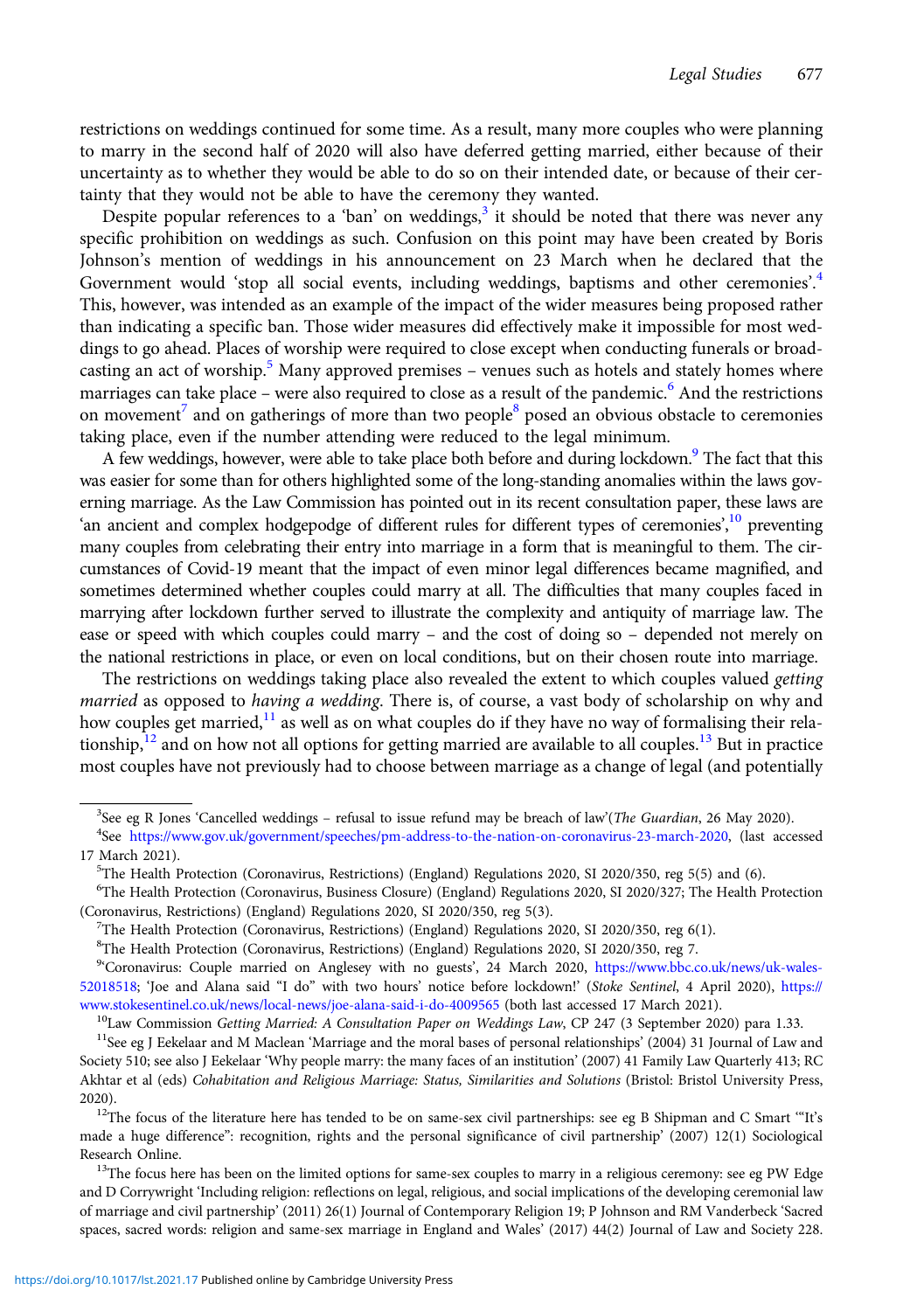social) status, as a public declaration by a couple of their love for each other, and as a celebration with family, friends, and the wider community, marked by the religious rites or social rituals of their choosing.<sup>14</sup> In 2020, however, tens of thousands of couples were forced to choose between the legal and the celebratory aspects of marriage.

Our aim in this paper is not to delve into the minutiae of the specific (and frequently changing) regulations and guidance about when weddings could take place in 2020, but rather to explore these broader issues about the legal regulation of marriage and its meaning to couples today, as brought into stark relief by the pandemic. In order to do so, we draw on the findings of a survey that we carried out in the summer of 2020. This focused on couples whose plans to marry in England and Wales had been affected by Covid-19, whether they had married earlier than they had planned, had been unable to marry during lockdown, had altered or postponed their post-lockdown ceremonies, or decided to marry because of the pandemic.<sup>15</sup> In total we received 1,449 responses, each answering between two and 16 questions.<sup>16</sup> Almost half of the respondents also availed themselves of the opportunity to vent their feelings by answering an open question at the end of the survey inviting them to include anything else that they wanted to say about how Covid-19 had affected their wedding plans. Over 45,000 words of text were generated by this last question alone, providing particularly rich insights into respondents' feelings about getting married and their perceptions of the law.

Understanding both the social and the legal dimension of marriages is important in informing recommendations as to how the law should be changed in the future, not merely to deal with similar crises but also to ensure that the general law of marriage is fit for purpose in the twenty-first century. In the final section we turn to this issue and consider the implications of our findings for the provisional proposals for reform set out in the Law Commission's consultation paper on weddings law, which was published in September 2020.<sup>17</sup> The Commission's project on reforms to weddings law had begun in July 2019, having been preceded by a scoping paper in 2015.<sup>18</sup> Its aim was to 'provide recommendations for a reformed law of weddings that allows for greater choice within a simple, fair and consistent legal structure'.<sup>19</sup> The resulting Consultation Paper, the majority of which was drafted before the public health emergency, $20$  proposed replacing the current regime – which consists of a confused mix of buildings-based regulation and specific rules for religious groups – with a system of regulation focusing on an officiant. Publication of the Consultation Paper was delayed because of the pandemic, enabling the Commission to include consideration of what further measures might need to be put in place during any future crisis. Our focus here will be on how our empirical evidence underlines the need for both general reform and specific measures to ensure that it is always possible for marriages to take place in some form.

Before exploring our findings, however, we will describe how the data was gathered, and discuss the validity of our sample.

# 1. Gathering the data

Our focus on those who had been planning to marry in England and Wales was intended to align with the Law Commission's Weddings project.<sup>21</sup> As the affected population was geographically dispersed,

 $14$ On the way in which marriage combines these different elements see eg R Auchmuty 'Same-sex marriage revived: feminist critique and legal strategy' (2004) 14 Feminism & Psychology 101 at 102; JA Nichols 'Introduction' in JA Nichols (ed) Marriage and Divorce in a Multicultural Context (Cambridge: Cambridge University Press, 2012) p 2; W Leeds-Hurwitz Wedding as Text: Communicating Cultural Identities Through Ritual (Mahwah: Lawrence Erlbaum Associates, 2002).<br><sup>15</sup>These were the categories that we identified in our call for participants; see further below for explanatio

disseminated.<br><sup>16</sup>The number varied because of skip logic.

<sup>&</sup>lt;sup>17</sup>Law Commission, above n 10. The first author is the specialist consultant on this project but is writing here in a personal capacity. 18Law Commission, Getting Married: A Scoping Paper (17 December 2015).<br><sup>19</sup>See <https://www.lawcom.gov.uk/project/weddings/> (last accessed 17 March 2021).<br><sup>20</sup>Law Commission, above n 10, p 2.

<sup>&</sup>lt;sup>21</sup>The survey therefore excluded civil partnerships. We received five emailed enquiries about these, each of whom received a personal response explaining the rationale for the exclusion of this type of ceremony. In addition, since our aim was to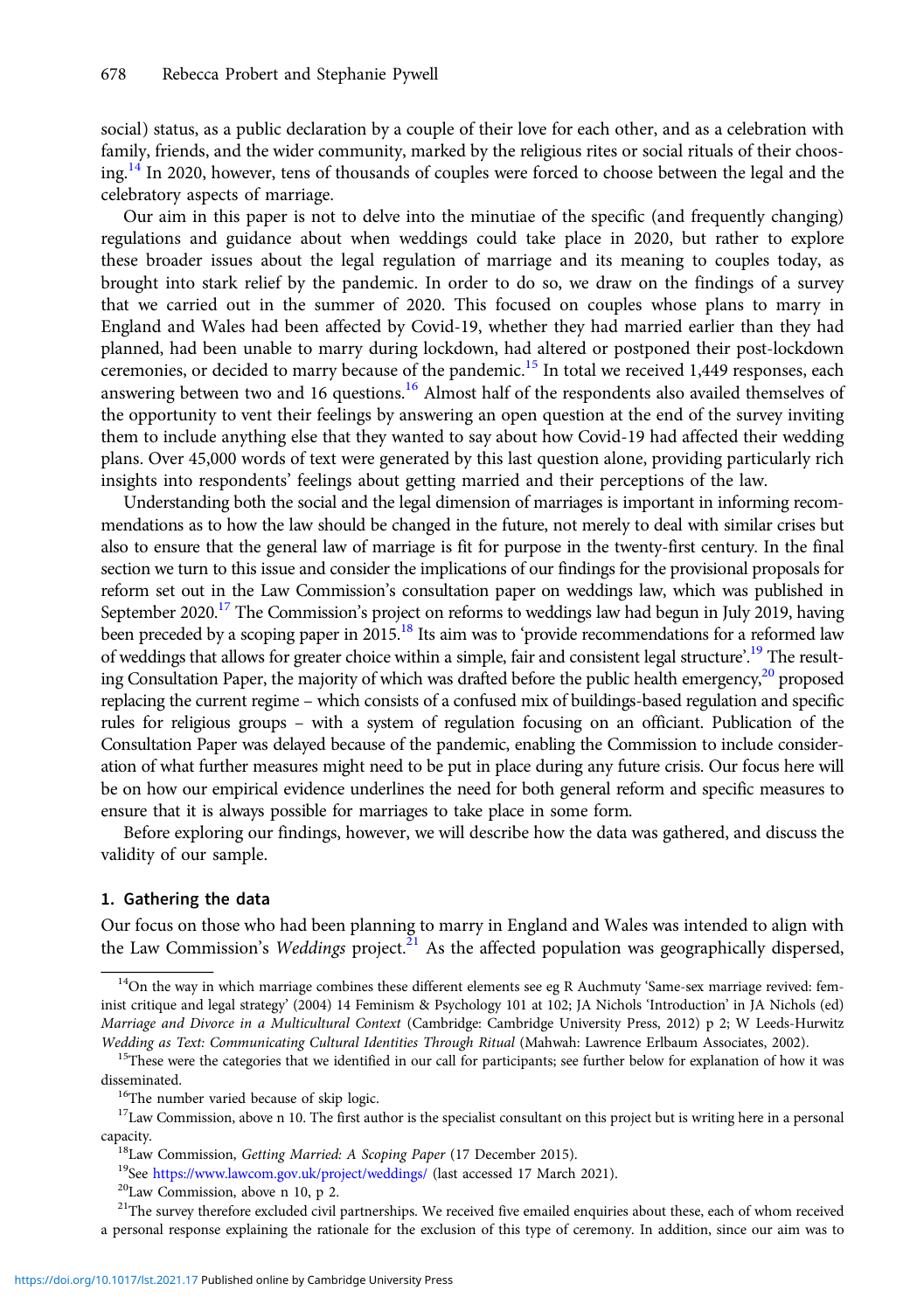and we had no practicable means of identifying all its members, we decided to employ convenience sampling, and promote the survey on social media. In addition to putting out calls on Facebook and Twitter, $2^2$  we were given approval to use our existing contacts, some of whom are in wedding-related professions, and to approach the gatekeepers of some websites and Facebook groups for brides- and grooms-to-be. These more targeted approaches added an element of purposive sampling, and the latter in particular proved extremely fruitful: we received hundreds of responses in 24 hours when the moderators of some of the Facebook groups posted messages in their own right.

The survey was open between 30 July and 31 August 2020. During this time the guidance about wedding receptions changed again, $^{23}$  but while this undoubtedly added to the sense of uncertainty articulated by our respondents it did not directly affect any of the questions we asked. Calculated as a percentage of the total number of couples affected, $24$  the 1,449 usable responses<sup>25</sup> we received would represent a very small response rate.<sup>26</sup> Absolute sample size is, however, more important than relative sample size, and even 1,000 individuals would be regarded as a valid sample for the whole population of the UK.<sup>27</sup> YouGov, for example, usually has samples of 1,500 or 2,000 respondents.<sup>28</sup> Our data can therefore be regarded as constituting a statistically valid sample.

It is also safe to assume that our sample is reasonably representative of those who would have married in 2020. While those aged over 45 are less likely to use the internet for social messaging than those in younger age groups, and so may have been less likely to see and respond to our survey, the percentage of marriages within this group is also lower.<sup>29</sup> The responses as to how couples were planning to marry closely matched national-level statistics on how couples have married in recent years, with

ships: coronavirus, updated 22 August 2020).<br><sup>24</sup>Because of the way in which the survey was promoted we have no way of knowing how many saw it and so cannot calculate the response rate among those who did.<br><sup>25</sup>We received a total of 1,531 completed responses, but had to delete 57 responses where the answer 'no' had been given to

one of the consent questions, plus 25 responses where the couple had neither originally planned to marry in England or Wales, nor had any current plans to do so and so fell outside the parameters of our study.<br><sup>26</sup>Based on the estimate that 73,432 weddings were postponed on account of lockdown, our 615 responses in this category

represent a response rate of 0.84%. A further 793 responses were received from those who had been planning to marry between July and December; based on ONS data, we calculated that a further 144,846 weddings would have taken place during this time, giving a response rate of 0.55%. We also received 41 responses from couples who were in neither of these situations.<br><sup>27</sup>A Bryman *Social Research Methods* (New York: Oxford University Press, 5<sup>th</sup> edn, 2016) p 183.<br><sup>28</sup>YouGov (2018) *Research Q&As*, <https://yougov.co.uk/about/panel-methodology/research-qs/> (last accessed 17

2021). See also R Mortimore 'Three frequently asked questions', noting that MORI polls usually involved 1,000 or 2,000 respondents to represent a population of (at the time he was writing) 42 million: [https://www.ipsos.com/ipsos-mori/en](https://www.ipsos.com/ipsos-mori/en-uk/three-frequently-asked-questions)[uk/three-frequently-asked-questions](https://www.ipsos.com/ipsos-mori/en-uk/three-frequently-asked-questions) (last accessed 17 March 2021).<br><sup>29</sup>In 2017 13% of those marrying were aged 45–54; within this group, 72% used the internet for social messaging: ONS

(2020) Marriages in England and Wales, Table 3 Men and Table 4 Women, [https://www.ons.gov.uk/peoplepopulationand](https://www.ons.gov.uk/peoplepopulationandcommunity/birthsdeathsandmarriages/marriagecohabitationandcivilpartnerships/datasets/marriagesinenglandandwales2013)[community/birthsdeathsandmarriages/marriagecohabitationandcivilpartnerships/datasets/marriagesinenglandandwales2013;](https://www.ons.gov.uk/peoplepopulationandcommunity/birthsdeathsandmarriages/marriagecohabitationandcivilpartnerships/datasets/marriagesinenglandandwales2013) ONS (2020) Internet access – households and individuals data, Table 6 Internet activities, by age group, sex and disability status [https://www.ons.gov.uk/peoplepopulationandcommunity/householdcharacteristics/homeinternetandsocialmediau](https://www.ons.gov.uk/peoplepopulationandcommunity/householdcharacteristics/homeinternetandsocialmediausage/datasets/internetaccesshouseholdsandindividualsreferencetables)[sage/datasets/internetaccesshouseholdsandindividualsreferencetables](https://www.ons.gov.uk/peoplepopulationandcommunity/householdcharacteristics/homeinternetandsocialmediausage/datasets/internetaccesshouseholdsandindividualsreferencetables) (both accessed 29 March 2021).

assess the impact of the different legal requirements on whether weddings went ahead or not, we did not invite responses from couples who had been planning to have a non-legally recognised ceremony, nor did we ask those who had had to postpone their legal wedding whether they had had a non-legally-recognised ceremony instead. Such ceremonies form the subject of a separate project on which the first author is a co-investigator: see [https://www.nuffieldfoundation.org/project/wedding](https://www.nuffieldfoundation.org/project/wedding-not-marriage-exploring-non-legally-binding-ceremonies)[not-marriage-exploring-non-legally-binding-ceremonies](https://www.nuffieldfoundation.org/project/wedding-not-marriage-exploring-non-legally-binding-ceremonies) (last accessed 17 March 2021).<br><sup>22</sup>We obtained our institutions' ethics committees' approval to use our private and institutional Facebook and Twitter

accounts, with requests that the information be shared widely because we knew anecdotally that couples with changed wedding plans knew others in the same position.<br><sup>23</sup>In England, wedding receptions for up to 30 people, plus venue and third-party catering staff, were permitted with social

distancing in Covid-19 secure venues from 15 August (Department for Business, Energy & Industrial Strategy and Ministry of Housing, Communities & Local Government Covid-19: Guidance for small marriages and civil partnerships updated 14 August 2020). In Wales, wedding receptions of up to 30 people were permitted indoors or outdoors from 22 August (Welsh Government, Guidance to local authorities, approved premises and places of worship on marriages and civil partner-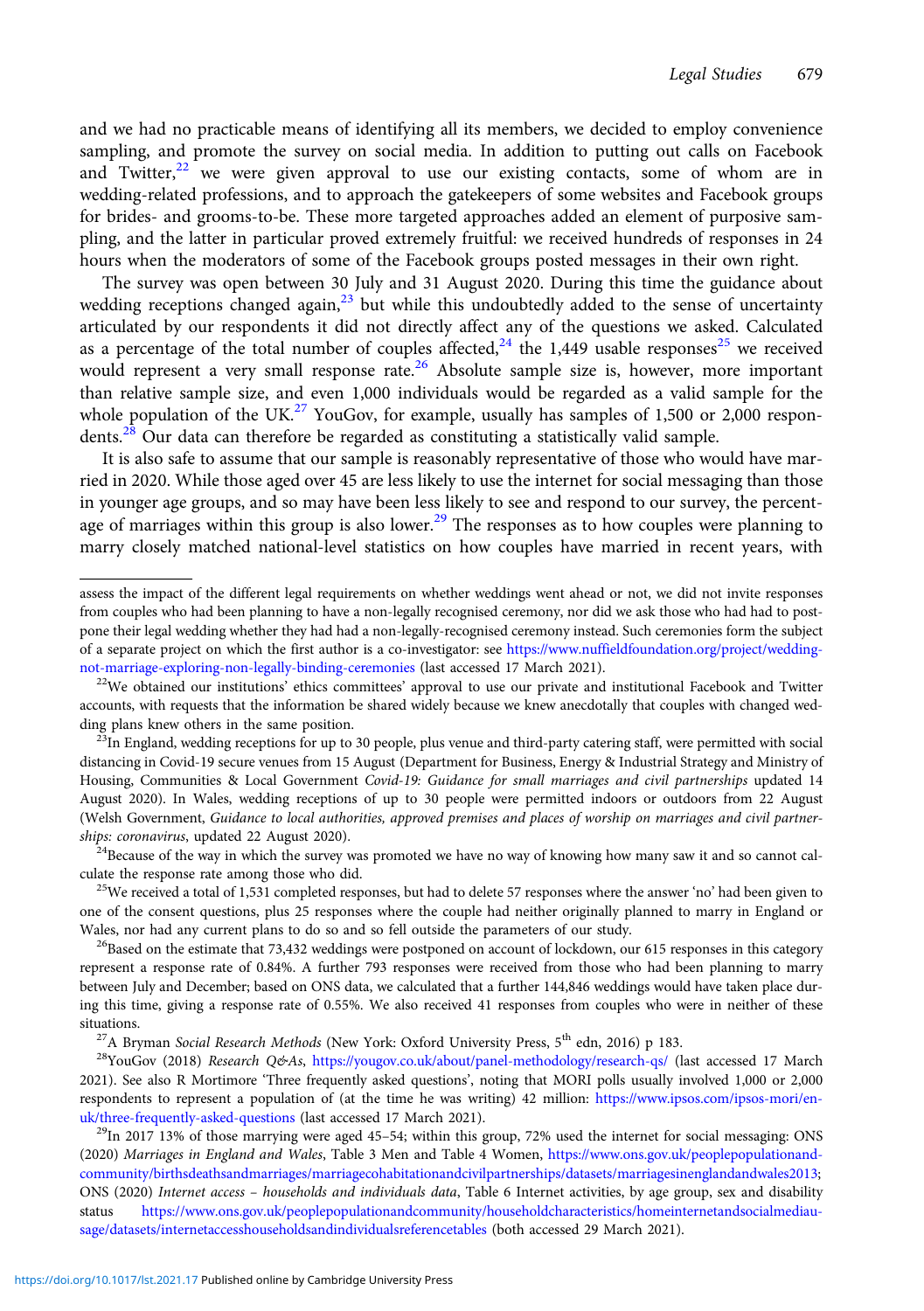73.9% reporting that they had originally planned to marry in a civil ceremony in a register office or on approved premises,<sup>30</sup> 21.3% in an Anglican ceremony, 4.5% in a 'registered place of worship', and 0.2% according to Jewish usages. $31$ 

The responses to the survey demonstrated the impact not just of the pandemic but also the uncertainty engendered by the changing regulations on when weddings (and wedding receptions) could take place. Of our 1,449 respondents, 625 had been unable to marry on their intended wedding date as it fell during the period of lockdown: $32$  of these, 10 managed to bring the date forward and marry before the start of lockdown, while 615 ('the lockdown group') had to postpone their plans. A further 793 couples ('the post-lockdown group') had been planning to marry between the end of lockdown and the end of 2020 and had had to change their plans in some way, whether by changing the month, year, day of the week, or time of day of their wedding, or the venue, the type of wedding ceremony, or the number of guests. The remaining 31 had either been prompted to marry in England and Wales on account of Covid-19,<sup>33</sup> or, more sadly, had decided to postpone their wedding indefinitely, were no longer planning to marry, or were unable to marry. $34$ 

It should be noted that our call for participants specifically invited responses from those whose plans to marry in England and Wales had been affected by Covid-19. It is thus of some significance that the ways in which the post-lockdown group had been planning to marry differed only marginally from those of the lockdown group. The only discernible difference was that the percentage reporting that they had originally been planning to marry in a register office was slightly lower among postlockdown group: 9.2% as compared to 12.0%. This was only to be expected, as register office weddings are often smaller and so were less likely to be affected by the post-lockdown restrictions on numbers. However, even some of the post-lockdown group who had been planning to marry in a register office with just two witnesses reported that their plans had been disrupted, if only by needing to postpone their ceremonies. The conclusion is that the pandemic affected all types of weddings.

As the next section will show, however, the precise impact was different for different types of weddings.

#### 2. Navigating the complexities of marriage law

The rules governing how and where couples can get married in England and Wales are not always easy to navigate even at the best of times. But the pandemic has served to highlight some of the more fundamental structural problems with those rules, and how they differ depending on whether the marriage is civil or religious, and, if the latter, whether it is Anglican, Jewish, Quaker, or conducted in a registered place of worship. The findings of our survey illustrated how couples' experiences were affected by the type of wedding that they were hoping to have. Here we will primarily be drawing on the qualitative evidence from the final open question, which respondents used to identify particular obstacles that they had faced, along with media reports of weddings during the period.

 $30$ In 2017 civil weddings accounted for 77% of the total, with 92% of such weddings being recorded on approved premises and 8% in a register office (ONS Marriages in England and Wales: 2017 (14 April 2020) [https://www.ons.gov.uk/peoplepo](https://www.ons.gov.uk/peoplepopulationandcommunity/birthsdeathsandmarriages/marriagecohabitationandcivilpartnerships/bulletins/marriagesinenglandandwalesprovisional/latest#type-of-ceremony)[pulationandcommunity/birthsdeathsandmarriages/marriagecohabitationandcivilpartnerships/bulletins/marriagesinenglan](https://www.ons.gov.uk/peoplepopulationandcommunity/birthsdeathsandmarriages/marriagecohabitationandcivilpartnerships/bulletins/marriagesinenglandandwalesprovisional/latest#type-of-ceremony)[dandwalesprovisional/latest#type-of-ceremony](https://www.ons.gov.uk/peoplepopulationandcommunity/birthsdeathsandmarriages/marriagecohabitationandcivilpartnerships/bulletins/marriagesinenglandandwalesprovisional/latest#type-of-ceremony) (last accessed 17 March 2021)). In our sample 90% indicated that the wedding

separated the two. Overall, 1,382 couples had originally planned to marry in England, and 60 in Wales.  $33Of$  these seven couples, three had previously intended to marry overseas; two wanted the legal and financial securi

being married, one wanted to start a family, and one wanted to 'make more of a commitment to each other having spent so long together and getting on very well'.<br><sup>34</sup>Those couples who indicated that they were no longer planning to marry were not asked any further specific questions

because of the potential sensitivities of the reasons underlying this decision. They were, however, given the option of answering the open question at the end. Two of the 21 who said that they had postponed their weddings 'indefinitely' did note their plans to marry on specific dates, and one of the two couples who said they were no longer able to marry explained that it was because the venue had permanently closed as a result of the pandemic.

was to take place on approved premises as compared to 10% in a register office.<br><sup>31</sup>Numbers do not add to 100% because of rounding. The term 'registered place of worship' is explained further below.<br><sup>32</sup>Since the end date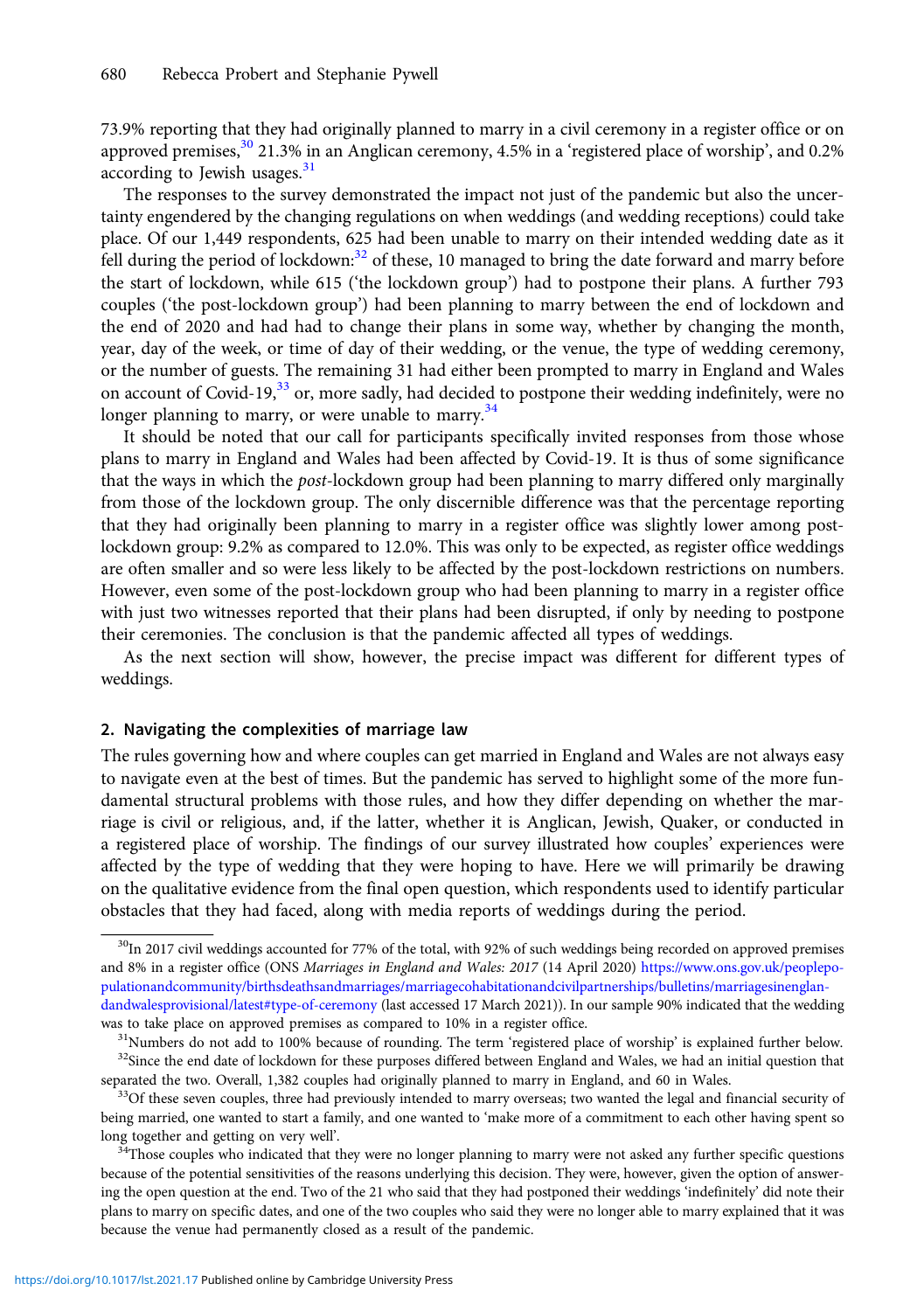# (a) Whether couples are limited to marrying in a particular parish or district

The first consideration for many couples will be where their wedding takes place, and it is therefore convenient to consider these rules first as they in turn may affect the preliminaries that will need to be completed.<sup>35</sup> Couples marrying in a civil ceremony can do so in any register office or at approved premises in England and Wales, and are not limited to marrying in the registration district in which either or both of them live.<sup>36</sup> Quaker and Jewish marriages are similarly unlimited as to location. Those marrying in a registered place of worship – that is, a building where any religious group habitually worships that has been specifically registered as a place where weddings can be solemnised – are generally limited to buildings located in the district where they live, although provision is also made for them to marry in the nearest such place if there is none in the district, or for them to marry in their usual place of worship.<sup>37</sup> Those wishing to marry in an Anglican church, however, must either live in the parish, be regular worshippers at that church, or establish a 'qualifying connection'.<sup>38</sup> There are various ways to establish such a connection, but where the couple have no preexisting link with the church the only option is to attend services there for not less than six months.<sup>39</sup>

Those hoping to marry in a particular Anglican church by attending services there were particularly affected by the lockdown. As one noted, 'services are being hosted online which doesn't count towards us making a connection'. Another reported '6 weeks of panic' and being told that they would not be able to marry in the church as they did not qualify. A third had been halfway through their required number of attendances when the church was closed; the result was that they did not have time to establish a connection and have the banns read in time for their planned summer wedding, and opted for a civil ceremony instead, 'with a church blessing service next spring if restrictions allow'.

#### (b) The preliminaries required before a wedding can go ahead

No wedding can take place until certain preliminary formalities have been completed. For couples who are planning to marry in an Anglican church, the most common form of preliminaries is banns, which must generally<sup>40</sup> be read aloud in the church(es) in the parish(es) where they live – and (if different) the church in which they intend to marry – on three Sundays before the wedding.<sup>41</sup> Those marrying in any secular or religious venue other than an Anglican church must give formal notice of their intention to marry at the registration office for the district(s) in which they live.<sup>42</sup> Printed or electronic notices must then be displayed for a minimum period of 28 days. If, during that period, no one objects to the proposed wedding, the couple are issued with a superintendent registrar's certificate that is valid for one year.

Our findings highlighted the inflexibility of these preliminaries, and showed how the differences between Anglican and civil preliminaries could be either an advantage or a disadvantage at different times during the pandemic. A significant advantage for those marrying in an Anglican church is that there are two alternative preliminaries to banns. Any couple can apply for a common licence from the Diocesan Registrar who covers the parish where they intend to marry; this requires the production of

<sup>&</sup>lt;sup>35</sup>The preliminaries will be discussed in the next sub-section.

<sup>36</sup>Marriage Act 1949, s 35(2A) and (2B).

<sup>37</sup>Marriage Act 1949, ss 34, 35(1) and (2).

<sup>38</sup>Marriage Act 1949, s 6; Church of England Marriage Measure 2008, s 1(1) and (10); Marriage (Wales) Act 2010, s 2(1) and (10).<br><sup>39</sup>Church of England Marriage Measure 2008, s 1(3); Marriage (Wales) Act 2010, s 2. The other ways of establishing a

qualifying connection are being baptised in the parish, being entered in the register book of confirmation, having lived in the parish for six months at some point, a parent having lived in the parish for six months or having habitually attended public worship there for that period, or a parent or grandparent having married there.<br><sup>40</sup>The rules on the calling of banns are particularly complicated, with numerous rules making provision for different even-

tualities: for an overview see Law Commission, above n 10, paras 2.70–2.78.<br><sup>41</sup>Marriage Act 1949, s 6.

<sup>42</sup>Marriage Act 1949, s 27(1).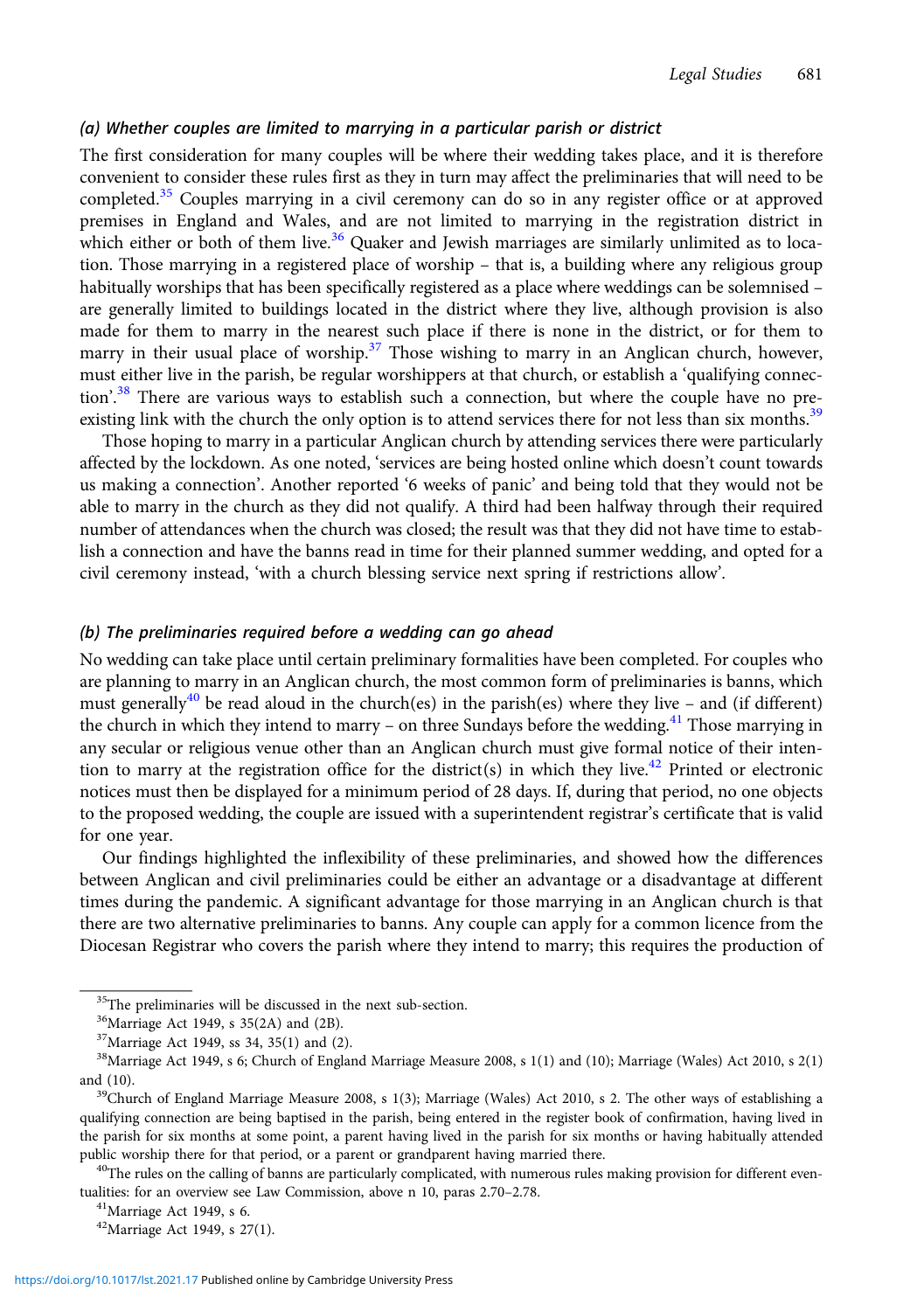some documents and a personal meeting. In certain circumstances, some couples can obtain a special licence from the Archbishop of Canterbury. In the period immediately before lockdown, the speed with which either type of licence could be obtained was a distinct advantage. Of the 10 respondents who had brought their weddings forward to ensure that they could get married before lockdown, six were able to do so because their notices of marriage had already been displayed for the requisite period or their banns had already been called. Of the four who obtained authorisation to marry quickly, one had obtained a Registrar General's licence, which, since it is limited to cases in which a person is seriously ill and not expected to recover, indicated a particularly tragic reason for speed.<sup>43</sup> The other three, however, were all marrying in Anglican churches by virtue of either a common or special licence.<sup>44</sup> For any couple who had not already given notice of their intention to marry in a non-Anglican ceremony, there would have to have been a 29-day wait between doing so and the authority to marry being issued – a period that significantly exceeded anyone's inkling that the impending lockdown would be so comprehensive.<sup>45</sup>

During the period of lockdown, the differential provision for Anglican and other ceremonies became even more pronounced. The Church of England's Faculty Office, which is responsible for granting special licences on behalf of the Archbishop of Canterbury, rose to the occasion and did everything it could to facilitate marriages taking place where that could be achieved within the guidelines, or where an individual was terminally ill. It provided clear and helpful advice on its website,<sup>46</sup> including telephone numbers for those involved in considering applications to be contacted directly, created a new online application form,<sup>47</sup> and allowed copies of documents to be submitted electronically. As it subsequently noted, it issued 104 special licences between 23 March and 4 July 2020 alone in order to enable the marriages of those who were terminally ill, or who had a close family member who was terminally ill, whereas it would normally issue only 40 for this purpose in a whole year.<sup>48</sup> Marriages conducted under the auspices of a special licence included that of a terminally ill man, who married in his garden, $49$  and a doctor and nurse who married in the chapel of the hospital where they worked.<sup>50</sup> This latter marriage was possible within the terms of the regulations because those concerned were working together in a 'front-line' NHS hospital, and no one could begrudge such a couple getting married. But this should not obscure the fact that couples wishing to marry in a non-Anglican ceremony would not have had the option of doing so.

This is because a Registrar General's licence is far more limited in what it can authorise. The Registrar General must be satisfied that 'one of the persons to be married is seriously ill and not expected to recover and cannot be moved to a place at which under the provisions of the Marriage

<sup>&</sup>lt;sup>43</sup>Marriage (Registrar General's Licence) Act 1970. A Registrar General's licence may be granted for any form of non-Anglican wedding. There is more information below about Registrar General's licences.

 $^{44}$ One had obtained a common licence, one had obtained a special licence, and the third was unsure as to its name but said that the vicar had described it as an emergency licence.<br><sup>45</sup>Marriage Act 1949, s 31(1)–(1A) requires all notices of marriage to be displayed in the register office for 28 days, begin-

ning from the day after notice is entered in the marriage book or its online equivalent. There is a discretion to reduce the waiting period, but it requires an application to the Registrar General to be made showing that there are 'compelling reasons' for reducing the period 'because of the exceptional circumstances of the case' (s 31(5A)). It is also less well known than the

options of applying for a common or special licence.<br><sup>46</sup>See <http://www.facultyoffice.org.uk/special-licences/marriage-law-news/> (last accessed 17 March 2021).<br><sup>47</sup>Previously the relevant application form could be requeste bed wedding the Faculty Office sent the form electronically as well (personal communication from Neil Turpin, Chief Clerk, Faculty Office of the Archbishop of Canterbury, 30 March 2020). The new online form streamlined this process.<br><sup>48</sup>Faculty Office 'Response to Law Commission consultation on weddings law', 11 January 2021, pp 4–5, https://w

[tyoffice.org.uk/wp-content/uploads/2021/01/Getting-Married-Response-to-the-Consultation-Paper-on-Weddings-Law-](https://www.facultyoffice.org.uk/wp-content/uploads/2021/01/Getting-Married-Response-to-the-Consultation-Paper-on-Weddings-Law-December-2020.pdf)

[December-2020.pdf](https://www.facultyoffice.org.uk/wp-content/uploads/2021/01/Getting-Married-Response-to-the-Consultation-Paper-on-Weddings-Law-December-2020.pdf) (last accessed 17 March 2021).<br><sup>49'</sup>"Perfect day": Vicar gets special permission from Archbishop of Canterbury to wed couple in garden' (*The Sun*, 14 May

<sup>2020)</sup> <https://www.thesun.co.uk/news/11622330/wedding-archbishop-canterbury-coronavirus/> (last accessed 17 March 2021).<br><sup>50</sup>CDoctor and nurse tie the knot in hospital chapel after wedding cancelled because of coronavirus' ( <https://metro.co.uk/2020/05/26/doctor-nurse-tie-knot-hospital-chapel-wedding-cancelled-coronavirus-12760970/> (last accessed 17 March 2021).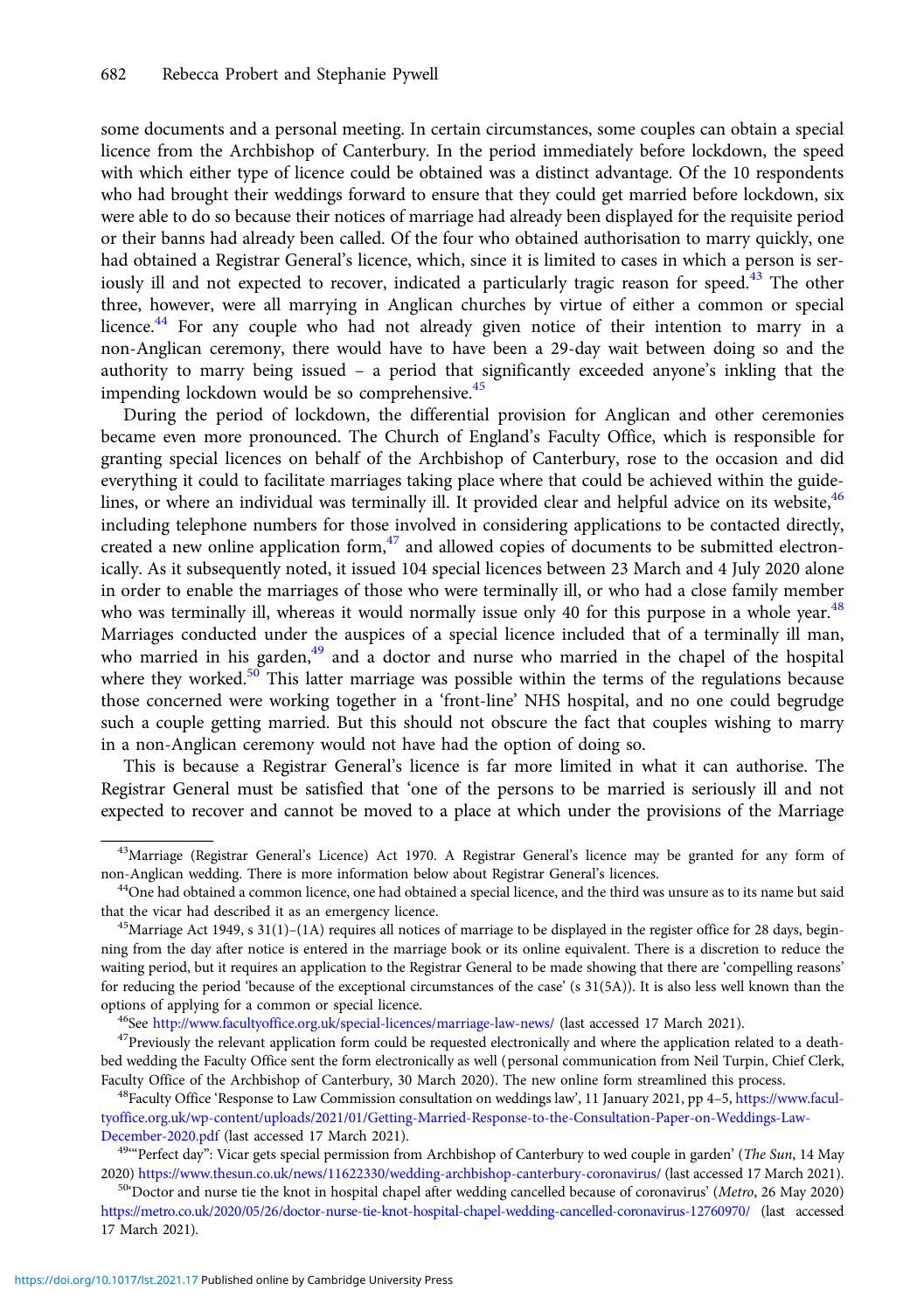Act 1949 the marriage could be solemnised'.<sup>51</sup> A certificate from a registered medical practitioner will generally be necessary to establish that this condition is satisfied and that 'the person in respect of whom such conditions are satisfied is able to and does understand the nature and purport of the marriage ceremony'.<sup>52</sup> A newspaper report of marriages taking place by this route underlined that it was only available for those who were terminally ill.<sup>53</sup>

Those needing to marry by Registrar General's licence would also have had far more difficulty in tracking down the information explaining what they needed to do. Since applications for such licences are not made directly to the Registrar General, but rather to the superintendent registrar for the district in which the person seeking the licence is resident, individuals were dependent on the quality of information provided by their local authority. A survey of 169 websites conducted on 2 April 2020, shortly after lockdown had begun, found that the vast majority of local authorities were simply stating that they were not conducting wedding ceremonies because of Covid-19. A few made reference to the existence of special provisions for those who were ill, but only as part of their general advice rather than as a specific response to the crisis.<sup>54</sup> Significantly, the number of marriages conducted on the basis of a Registrar General's licence was actually lower in the first three quarters of 2020 than it had been for the corresponding period in 2019: 375 as compared to 503.<sup>55</sup>

As the period of lockdown drew to a close, those who were marrying in a civil ceremony, or non-Anglican religious ceremony, and had not completed the necessary preliminaries before lockdown, faced the worry of when they would be able to give notice. The closure of register offices throughout lockdown and beyond, and the lack of any option for giving notice remotely, $56$  meant that couples simply had to wait until they could get an appointment. One respondent had been planning to get married in England on 1 August 2020, almost a month after weddings were permitted to take place, but reported that they had had to postpone 'due to the council offices taking a long time, after lifts of lockdown'. Several others reported similar difficulties in giving notice, and one, a former registrar, expressed the hope that this would prompt the General Register Office and local government to 'digitise' and 'modernise' the 'archaic' registration services.

The lack of facilities for giving notice may be why even some couples who had been planning to marry in a register office with just two witnesses had to change the dates of their weddings. While this group was small (just eight respondents), half reported that they had had to postpone getting married to 2021, and one did not yet have a date for their rescheduled ceremony. Alternatively, it may have been that the register office no longer had capacity to conduct their wedding on the intended day and had to reschedule it.<sup>57</sup>

In other respects, it was couples who were marrying after Anglican preliminaries who were at something of a disadvantage, because the authority to marry is valid for a much shorter period. A couple

<sup>&</sup>lt;sup>51</sup>Marriage (Registrar General's Licence) Act 1970, s 1(2).  $52$ Ibid, s 3(d).

<sup>&</sup>lt;sup>53</sup>T Earnshaw 'Three weddings have taken place in Kirklees during lockdown for very special reasons', 19 June 2020, <https://www.examinerlive.co.uk/news/west-yorkshire-news/three-weddings-taken-place-kirklees-18448667> (last accessed 17 March 2021). The report described them as taking place by 'special licence', but since they were conducted by registration officers they must have been authorised by a Registrar General's licence.<br><sup>54</sup>R Probert 'Love in a Covid-19 climate', *Law and Religion UK*, [https://lawandreligionuk.com/2020/05/05/love-in-a-covid-](https://lawandreligionuk.com/2020/05/05/love-in-a-covid-19-climate/)

[<sup>19-</sup>climate/](https://lawandreligionuk.com/2020/05/05/love-in-a-covid-19-climate/) (last accessed 17 March 2021).<br><sup>55</sup>ONS 'Number of marriages solemnized by a Registrar General's Licence by month, 2017 to 2020, England and Wales'

<sup>(20</sup> November 2020), [https://www.ons.gov.uk/peoplepopulationandcommunity/birthsdeathsandmarriages/marriagecohabita](https://www.ons.gov.uk/peoplepopulationandcommunity/birthsdeathsandmarriages/marriagecohabitationandcivilpartnerships/adhocs/12543marriagessolemnizedbyaregistrargeneralslicencebymonthenglandandwales2017to2020)[tionandcivilpartnerships/adhocs/12543marriagessolemnizedbyaregistrargeneralslicencebymonthenglandandwales2017to2020](https://www.ons.gov.uk/peoplepopulationandcommunity/birthsdeathsandmarriages/marriagecohabitationandcivilpartnerships/adhocs/12543marriagessolemnizedbyaregistrargeneralslicencebymonthenglandandwales2017to2020) (last accessed 17 March 2021).<br><sup>56</sup>The law currently requires such notice to be given in person, and for each person giving notice to sign a declaration that

there is no impediment to the marriage in the presence of a registration officer (Marriage Act 1949, s 28). Making provision for notice to be given remotely would therefore have required primary legislation, as well as careful thought about what measures might be needed to guard against sham and forced marriages. 57The pressures on registration services are discussed further below.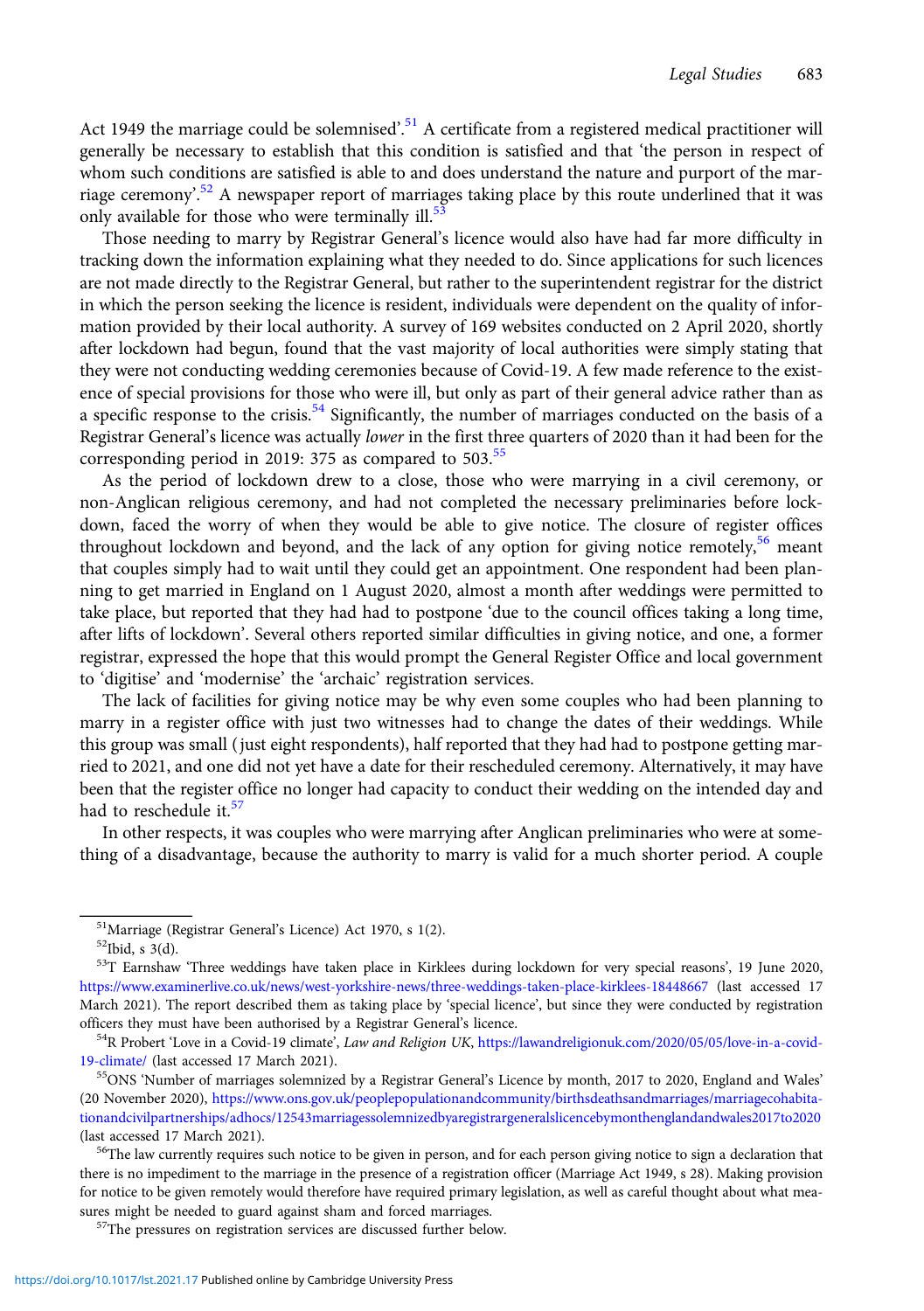have to marry within three months of the banns being called or of a common licence being granted.<sup>58</sup> For those who had already had their banns called before lockdown, or obtained a common or special licence, the lapse of time between the start of lockdown and the opening up of places of worship for weddings meant that the authority to marry would inevitably have lapsed and that the couple would therefore need to go through the process again.

The Church of England advised clergy that this could lead to some couples requiring a common or special licence in order to marry on their planned date, but acknowledged that others might choose to postpone their weddings.<sup>59</sup> One respondent said that the church had advised them as to the possibility of a common licence; this particular couple, however, also had to establish a qualifying connection by attending services at the church so would either have needed to obtain a special licence to obviate the need for such a connection or have established their connection before applying for a common licence. Perhaps understandably, they had chosen to postpone their wedding to August 2021. While the Church of England's guidance also advised that the statutory fees would not be payable if a couple decided to cancel their wedding, and must be refunded in full if they had already been paid, $60$  a number of couples did have to pay for the banns to be called again. The number reporting having done so was, however, considerably smaller than the number who had had to pay to give notice again in advance of a planned ceremony elsewhere.<sup>61</sup>

With a superintendent registrar's certificate being valid for a full year, those who had already given notice of their intention to marry in a non-Anglican ceremony should in principle have been able to marry as soon as the wedding could be rearranged after restrictions were lifted. Nonetheless, a common complaint among couples was that their notices had expired, or would have expired by the date of the rearranged wedding. This was to some degree a reflection of how the uncertainty as to when weddings would be able to take place had led couples to postpone by many months to when they assumed it would be possible to marry. It also reflected how far in advance many couples had given notice, indicating that this is not something that tends to be left to the last moment.

For those who were required to give notice again, a particular complaint was being required to pay to do so. There was a lack of consistency on this between local authorities, confirming earlier research on the extent to which the interpretation and application of other rules governing weddings differs between different authorities.<sup>62</sup> A few respondents expressed their gratitude that their councils had decided not to charge them for a second set of notices, clearly aware that others had not been so lucky. One said that they had written to their local MP to question the legitimacy of being asked to pay again; the advice they received was that this was now not required, but, as they noted, 'there are a lot of conflicting messages out there and there doesn't seem to be any consistency in approach'. Others who had had to pay twice expressed their disappointment and sense of unfairness at being asked to pay again. In total, 203 respondents reported that the cost of the wedding had increased because there was a fee for reissuing their notices of intention to marry,<sup>63</sup> and a number of others were still uncertain as to whether they would be required to pay again. The variability in practice between local authorities was further underlined by different sums mentioned; since the fee for giving notice is set by statute, it should have been no more than £35, or £70 for the couple.<sup>64</sup> In some cases

<sup>58</sup>Marriage Act 1949, ss 12(2) and 16(3).

<sup>&</sup>lt;sup>59</sup>The Church of England Covid-19 Advice for clergy conducting weddings v 5.1, 17 August 2020.<br><sup>60</sup>Ibid.

 $61$ Of the 299 respondents who had been planning to marry in Anglican churches either during lockdown or later in 2020, 84 reported that the cost of their wedding had increased, and 20 of them explained that this was because they had had to pay to have the banns called again.<br><sup>62</sup>S Pywell and R Probert 'Neither sacred nor profane: the permitted content of civil marriage ceremonies' (2018) Child

and Family Law Quarterly 415.<br><sup>63</sup>This was 56% of the 362 respondents who reported that the cost of their civil ceremony had increased, and 18% of the

<sup>1,109</sup> who had been planning to marry in such a ceremony.<br><sup>64</sup>This fee applies unless one or both are neither relevant nationals nor exempt from immigration control, in which case

the fee is £47 per person.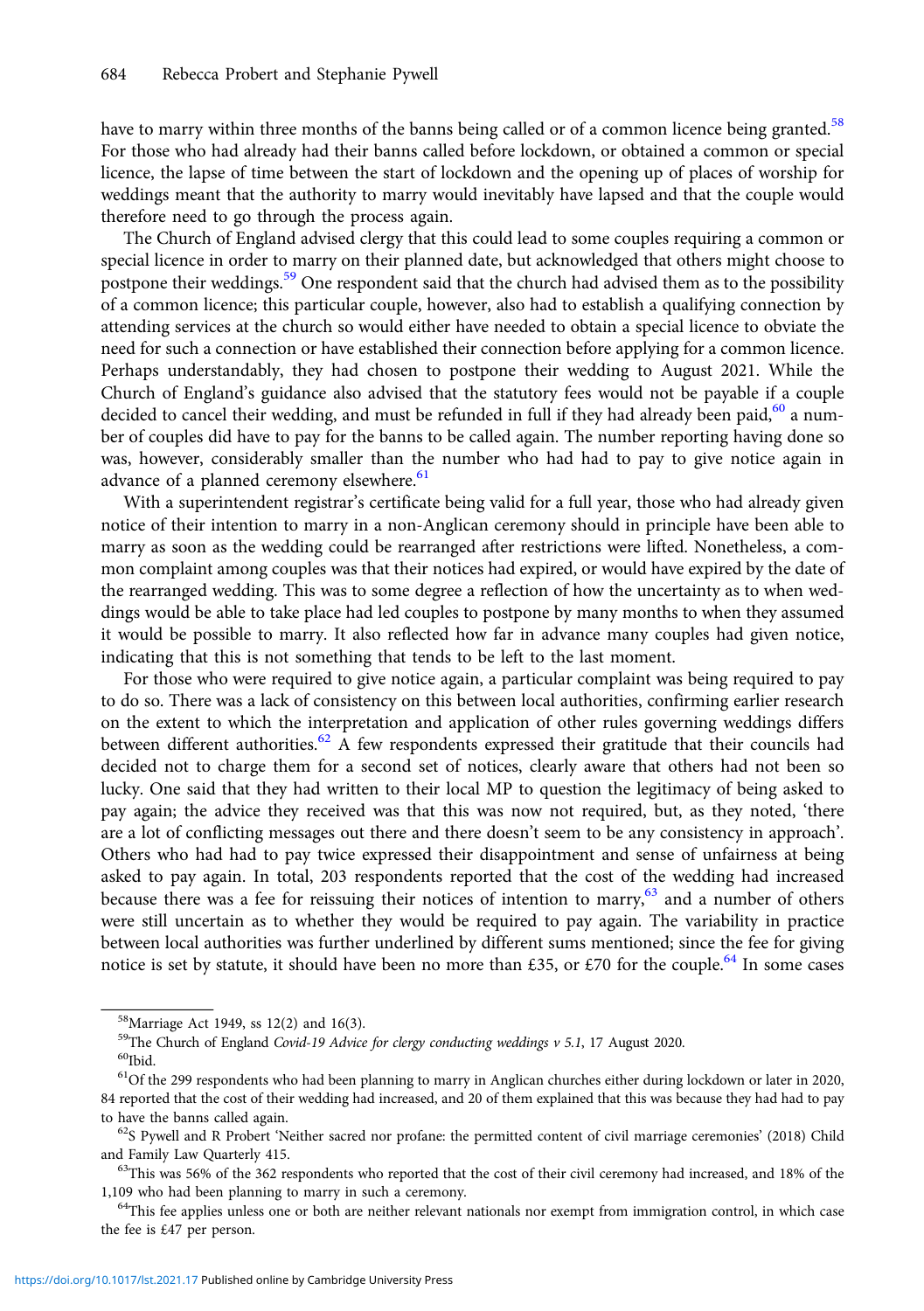the couple may have misremembered the amount, or misunderstood what the fee was for, but in other cases a higher sum reported most likely reflected an additional fee.<sup>65</sup>

For those who were subject to immigration control, giving notice again was even more complicated. One pointed out that it would cause them a significant delay: as they were marrying someone who wasn't from the UK originally, 'giving notice can take up to 70 days for us'.<sup>66</sup> Another particularly irate respondent complained that they had had 'little information or contact despite having to pay our local council over 800 pounds so far between original fees, notices, and change fees/new notices'; they also commented that they had been 'watching the chicanery of changing what the fees are and who they apply to on their coronavirus updates pages'.

A third, who was planning to marry in an Anglican church, noted that resubmitting their notice of marriage meant 'taking annual leave again for 8+ days to stay in our parish', with the cost of staying in a hotel being added to the cost of the notice. While they did not specify that this was because of immigration requirements, it is unlikely that they would have chosen this route had they been able to avail themselves of the Anglican preliminaries.<sup>67</sup> The combination of facts suggests that they were not a 'relevant national'<sup>68</sup> for the purposes of immigration law but were exempt from immigration control,<sup>69</sup> and that they had qualified to marry in that particular church on a basis other than residence or it being their usual place of worship.<sup>70</sup> In such circumstances, the only way in which they could marry in their chosen church was to live in the parish for seven days before giving notice.<sup>71</sup> The case is a particularly complex example of the absurdities that can arise on account of the intersection of different rules passed at different times for different purposes. More broadly, it is difficult to see what purpose was served by this period of residence, or indeed by displaying this couple's notice of marriage in a district where they did not live. $72$ 

Many couples whose notices had not expired needed to get them amended because of a change as to the venue. A superintendent registrar's certificate authorises a wedding to go ahead only in a specified location, and the marriage is void if the parties knowingly and wilfully marry anywhere else.<sup>73</sup> A significant number of couples had changed where they were planning to marry, either because their original venue was not available on their rearranged date (or, in some cases, no longer existed) or because it was unable to accommodate social distancing. This was the case for 12% of those marrying other than according to Anglican rites, all of whom would have been required to give notice.<sup>74</sup>

cases, see the Marriage Act 1949, ss 34 and 35(3). A superintendent registrar has no power to grant a certificate to authorise a marriage to go ahead in a particular district just because the parties have a qualifying connection there.  $71$ Marriage Act 1949, s 34.

<sup>&</sup>lt;sup>65</sup>One noted having to pay £45 each, which is the sum charged by some local authorities by adding a £10 booking fee to the fee for giving notice: see S Pywell '2 + 2 = £127, if you're lucky', *Law Society Gazette*, 3 Mar

<sup>&</sup>lt;sup>66</sup>This was a reference to the fact that the usual waiting period of 28 days may be extended by the Secretary of State to 70

days where the marriage is being investigated as a potential sham: Marriage Act 1949, s 28H(9) and Sch 3A, para 3.<br><sup>67</sup>If either of the couple is not a 'relevant national', they may not marry after banns or licence (Marria

 $^{68}$ A relevant national would be a British citizen, EEA national or Swiss national: Immigration Act 2014, s 62(1).

<sup>&</sup>lt;sup>69</sup>A person who is not exempt from immigration control must give notice at a designated register office rather than the one in their district of residence (Asylum and Immigration (Treatment of Claimants, etc) Act 2004, s 19). For the categories of persons who are exempt from immigration control, see the Proposed Marriages and Civil Partnerships (Meaning of Exempt Persons and Notice) Regulations 2015, SI 2015/122, reg 3.<br><sup>70</sup>For information about the powers of a superintendent registrar to grant a certificate to authorise a marriage in such

 $72$ It should be noted that the need to establish residence in this way would also apply to any couples wishing to marry in a registered place of worship outside their usual district of residence who were unable to bring themselves within one of the existing exemptions. There is no equivalent of the Anglican 'qualifying connection' to allow couples to marry in a registered place of worship that is the church they attended during childhood, or where their parents worship. <sup>73</sup>Marriage Act 1949, s 49(e).

 $74$ This does not necessarily mean that 12% had to amend their notices, as some might not have given notice before their plans changed. Conversely, it is possible that some couples marrying in Anglican ceremonies would also have needed to give notice and so amend their notices of marriages if they were marrying in a different church, although fewer couples marrying in this way changed where they were planning to marry. Those using the Anglican preliminaries would also need to have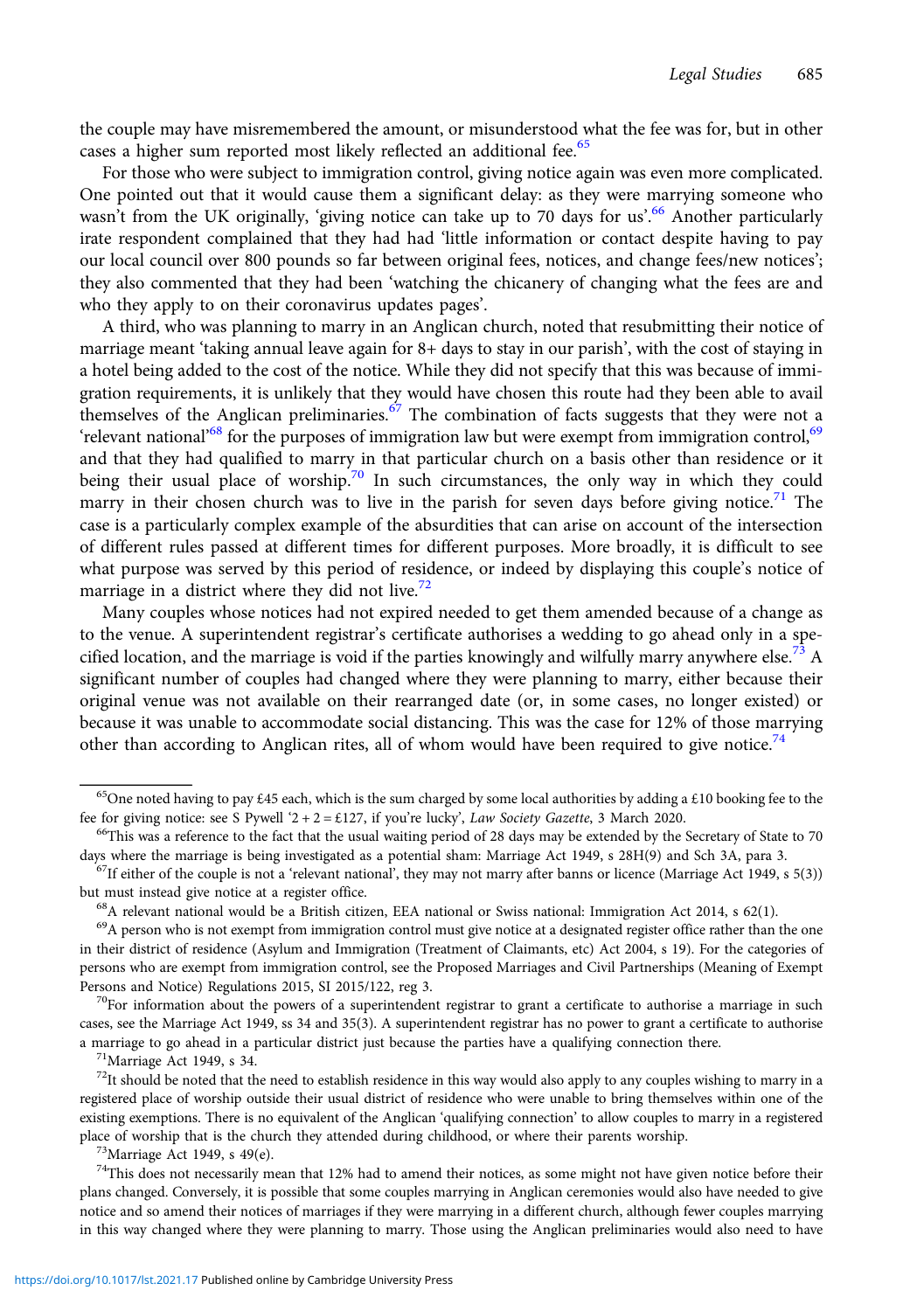#### (c) Venues and essential officials

The fact that weddings cannot generally take place outdoors<sup>75</sup> was one of the reasons why restrictions on marriages taking place in England and Wales were lifted later than they were in Northern Ireland.<sup>76</sup> There are indications that the ability to marry outdoors would have helped weddings to go ahead safely rather than being postponed. One respondent who had always been planning to marry outdoors happily reported that they had been lucky in being able to go ahead on their intended day, if not with all of their intended guests, and that guests had not been required to wear masks. Another had switched to an outdoor location at their original venue, which also meant that they did not have to change the notice of marriage. However, even some of those who had been going to have an outdoor wedding found that this could not necessarily go ahead as planned.<sup>77</sup> One couple had booked their wedding at a venue where the 'approved premises' consisted of a pagoda in the garden. However, its small size meant that it was not possible for six people – the two registration officers, the couple, and their two witnesses – to stand under it while being the required two metres apart. The insistence that all six would have to be under the pagoda 'for it to be legal' is likely to strike couples as somewhat farcical at the best of times; in this case, it meant that the wedding had to take place in a room inside the main building, which would have put those attending at greater risk of transmission.

The need for two registration officials to be present at this ceremony highlighted another anomaly. While lockdown restrictions were still in place, an online petition asked for weddings to be able to go ahead with only five persons present – the couple, two witnesses, and the registrar.<sup>78</sup> The signatories were perhaps not aware that this had different implications for different types of weddings. For Anglican, Jewish and Quaker weddings, and for some weddings in registered places of worship, it would simply have been a matter of amending the restrictions in the emergency regulations on the number of persons who could meet. But for civil weddings, and any weddings in registered places of worship that had to be conducted in the presence of a registrar, it would have been necessary to make amendments to primary legislation about how weddings are conducted.

These significantly different legal processes are needed to achieve similar outcomes because the requirements as to who needs to be present to conduct the ceremony, and who needs to be present in order to register it, differ depending on the type of wedding in issue. Anglican weddings are the most straightforward in this regard, being conducted and registered by the same person.<sup>79</sup> Jewish and Quaker weddings are more complex, but the statute does not specifically require weddings conducted according to such usages to be solemnised in the presence of any person, the focus of regulation being on who is responsible for registering the marriage.<sup>80</sup> This designated person

[Health Protection \(Coronavirus, Restrictions\) \(Amendment No 5\) Regulations \(Northern Ireland\) 2020, SR 2020/96](http://www.legislation.gov.uk/nisr/2020/96/contents/made)); 'Coronavirus: NI aims to allow small outdoor weddings from June', 28 May [https://www.bbc.co.uk/news/uk-northern-ireland-](https://www.bbc.co.uk/news/uk-northern-ireland-52809997)[52809997](https://www.bbc.co.uk/news/uk-northern-ireland-52809997); D Pocklington 'Outdoor weddings in Northern Ireland', Law and Religion UK, 9 June 2020, [https://www.](https://www.lawandreligionuk.com/2020/06/09/outdoor-weddings-in-northern-ireland/#more-58564)

[lawandreligionuk.com/2020/06/09/outdoor-weddings-in-northern-ireland/#more-58564](https://www.lawandreligionuk.com/2020/06/09/outdoor-weddings-in-northern-ireland/#more-58564) (both last accessed 17 March 2021).<br><sup>77</sup>Two who had planned outdoor weddings were no longer able to have them because had rescheduled their t

winter months when these structures were not available.<br><sup>78</sup>See [https://petition.parliament.uk/petitions/315627.](https://petition.parliament.uk/petitions/315627)<br><sup>79</sup>Both the Marriage Act 1949 and the Church of England's canons refer to marriages being conducted by a min clerk in Holy Orders: Canons of the Church of England, Canon B35(4), available at [https://www.churchofengland.org/more/](https://www.churchofengland.org/more/policy-and-thinking/canons-church-england/section-b#b44) [policy-and-thinking/canons-church-england/section-b#b44](https://www.churchofengland.org/more/policy-and-thinking/canons-church-england/section-b#b44) (last accessed 17 March 2021). The person who conducts the wedding is responsible for registering it: Marriage Act 1949, s 53(a). 80This is the registering officer in the case of Quaker marriages or the secretary of the synagogue to which one of the par-

ties belongs in the case of Jewish marriages: Marriage Act 1949, s 53.

banns called again, or obtain a new licence, if they were marrying in a different church from the one they had originally

 $<sup>75</sup>$ The only weddings that are not limited to taking place in a particular building or room are Jewish and Quaker weddings,</sup> and Anglican weddings authorised by a special licence, although in practice Quakers marry in their meeting houses and the Faculty Office would not grant a special licence simply to authorise an outdoor wedding. However, a 'room' on approved premises is defined broadly enough to include outside structures: Marriage and Civil Partnerships (Approved Premises) Regulations 2005, SI 2005/3168, reg 2(1).<br><sup>76</sup>Outdoor weddings and civil partnership ceremonies were allowed to go ahead in Northern Ireland from 8 June [\(The](http://www.legislation.gov.uk/nisr/2020/96/contents/made)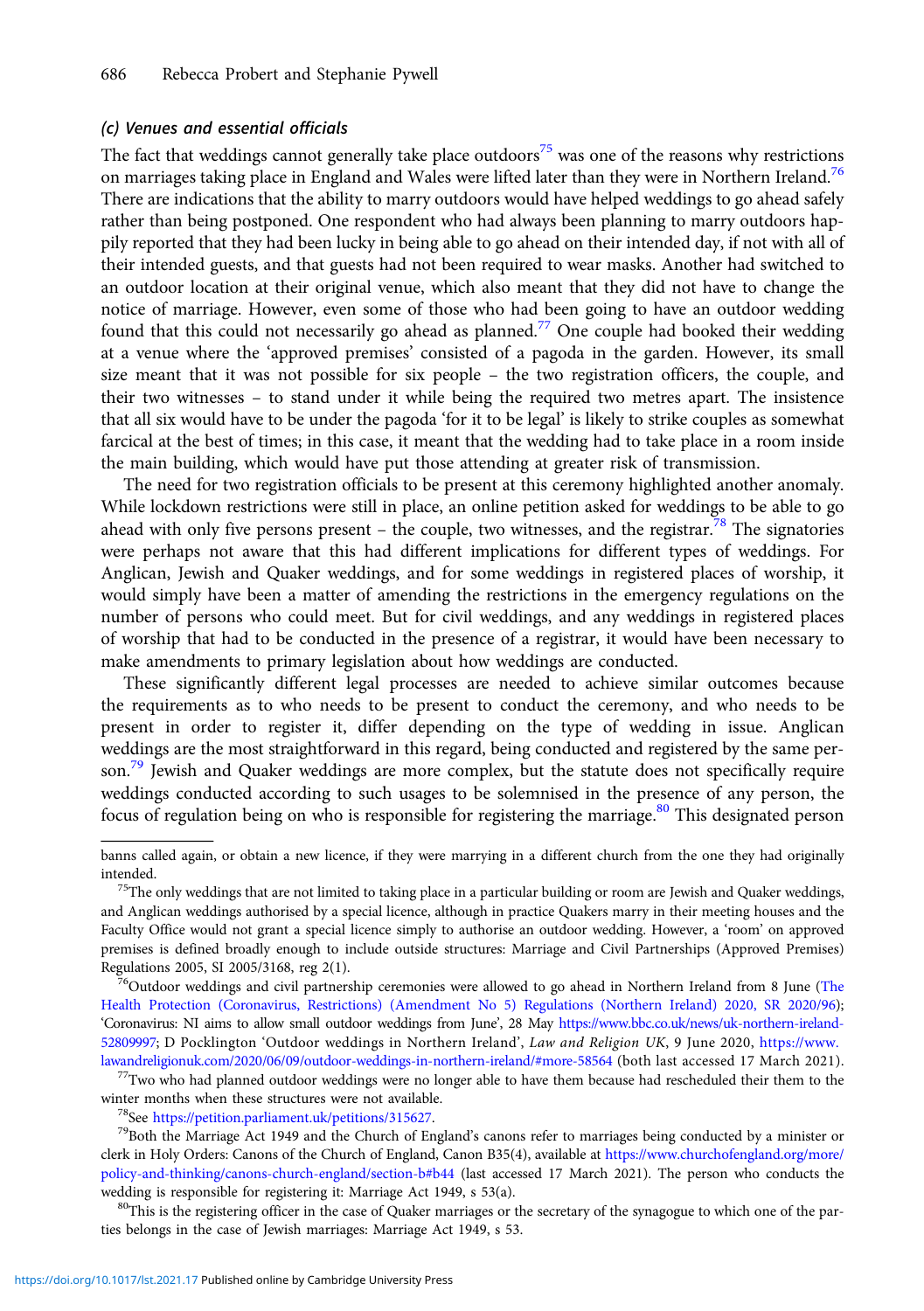is simply required to satisfy themselves that the wedding was conducted according to Quaker or Jewish usages before registering it.<sup>81</sup> Weddings in registered places of worship need only be solemnised in the presence of an authorised person; if no such person is present, they will need to be conducted in the presence of a civil registrar, who will usually be there in addition to the minister, priest or imam conducting the wedding.<sup>82</sup> All civil weddings require the presence of both a superintendent registrar and a registrar.<sup>83</sup>

While none of the respondents to the survey drew attention to this specifically – probably because none was aware of it – a number did identify the difficulties that they had experienced in booking (or rebooking) a ceremony with a registrar, in the light of the backlog of ceremonies that councils were dealing with. It is likely that this backlog could have been dealt with more quickly had it not been necessary for two registration officials to attend every civil wedding. One commented that their county council was 'still not letting new couples book a ceremony despite it now being over 2 months since ceremonies were allowed'. Another, whose wedding had not been able to go ahead in late June, said that they 'were made to feel like an inconvenience and not allowed to rebook until September'. Others reported the stress and sadness of waiting to see if they could book a ceremony, while one reported that it was 'still not possible to book a wedding that will take place this year in our county'.

#### 3. Getting married and having a wedding

That the individuals who responded to the survey attached considerable importance to their weddings, and wanted to express their unhappiness about the way in which their plans had been affected, is understandable. What needs to be understood in formulating policy for emergencies is *why* their wedding was important to them. Our focus here is not on why they had decided to get married at all, or on the details of what they had planned for their wedding, but rather to highlight how the impact of the restrictions differed depending on whether the couple's main desire was to get married or to have a wedding.

For a small number of respondents, the wedding was important as a beginning. A few said that they would not live together without being married. One had brought their wedding forward (with the aid of a common licence) to ensure that they would not be separated during lockdown. Another reported sadly that 'having to postpone our wedding a year has meant another year apart from each other'; for them, being married in the presence of their loved ones was just as important as getting married, and the 30-person limit on attendees would have required them to select only a few people from their large family. A third expressed their 'shock that it was illegal to get married in England with no provision for even the smallest ceremony with the legal number of witnesses' and was clear that '[f ]or us this is the most significant change in our life and we honour God by marrying. I didn't want to have my ceremony filmed I didn't mind that other people wouldn't have been able to make it, I just wanted to get married'.

A few more respondents said that they wanted to be married before starting a family. One of those who had not previously been planning to marry in 2020 had used the pandemic as the excuse for the 'small and intimate wedding' that both had wanted all along. Another, who was pregnant but had become unable to marry when planned, commented that 'due to the coronavirus our baby will now be born out of wedlock'. Others said that their plans for starting a family were on hold, with many adding that this was taking a toll on them in terms of the stress, anxiety, and emotional impact.

For some, the reasons for wanting to marry were legal, rather than religious or personal. These respondents were not necessarily marrying for pragmatic reasons;<sup>84</sup> rather, these external reasons determined the timing of their wedding. There were a few for whom the timing of their wedding was critical because of their immigration status. One simply referred to 'immigration reasons', adding

83Marriage Act 1949, s 45(1).

<sup>81</sup>Marriage Act 1949, s 55(1)(b).

<sup>82</sup>Marriage Act 1949, s 44(2).

<sup>84</sup>On which see Eekelaar and Maclean, above n 11, at 518.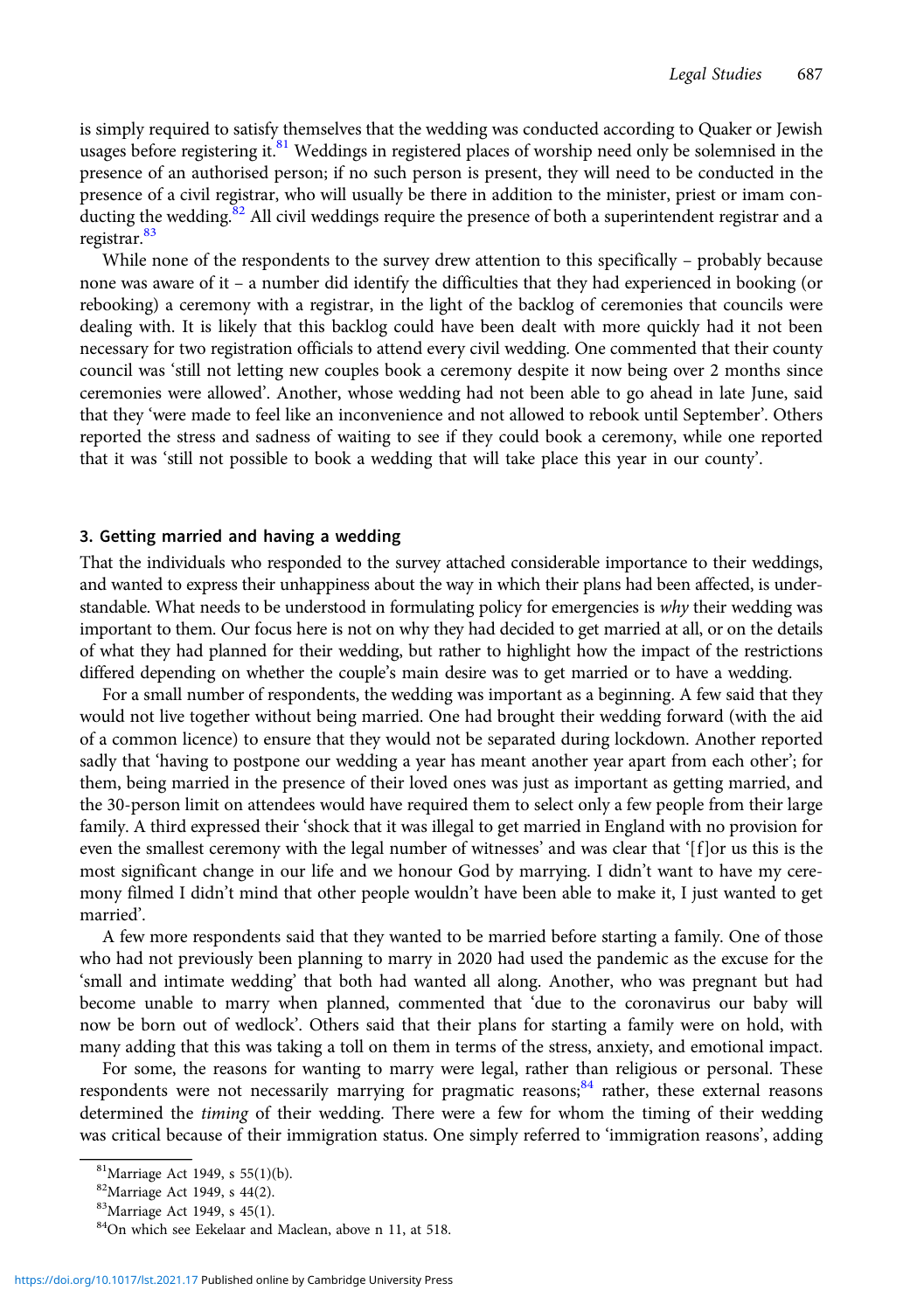that they would have been happy to have married in any way possible. Others specifically noted that it was crucial for them to supply a marriage certificate as part of their visa application; as one put it, had they not been able to be married in time 'we could have been forced to be separated, pay costly appeals, and possibly have no way to be married until the pandemic ended'.<sup>85</sup> And two respondents who had not previously been intending to marry explained that they had decided to do so because they wanted the legal and financial security of being married. For at least one of these couples, getting married had more significance for the end of their relationship than the beginning; they described it as 'essentially being done to make it easier for the other person or the kids if either of us die'.

Since these were all spontaneous responses to an open question at the end of the survey, any quantitative analysis based on these answers alone would be inappropriate. However, some indication of how many respondents valued simply getting married above how they married can be gleaned from a separate question about whether couples would have got married on their original date had various options been available. Two of these options were for a socially distanced wedding with only those who were legally required to be present in attendance: the first envisaged the wedding taking place indoors with any people from different households separated by screens, while the second suggested a wedding outdoors. The third option, inspired by various accounts of Zoom weddings and Channel 4's 'Hitched at Home', 86 was for a wedding by video link with everyone, including the couple and officiant, attending remotely, and unlimited guests. The question was directed solely at those whose weddings had been postponed because of lockdown, and while none of the options were particularly popular, 20% of respondents would have considered at least one of them, and just under 8% would have considered any of them.

Many of those who would have considered such options fell into a further group that indicated a simple desire just to get married. This desire had clearly been sharpened by the uncertainty as to whether even this would be possible and by the ongoing question mark over receptions. One, who commented that options 'of getting married at home via online link, or witnesses/guests online, would have been helpful', was in an area that was under a local lockdown and did not know whether even their postponed wedding would be able to take place.

This group emphasised how they had changed, or were thinking of changing, their plans in order to be able to marry – even if this meant not having the wedding they wanted. As mentioned above, 10 couples had been able to bring their weddings forward, and had married before the start of lockdown. Others had married once lockdown had ended, but indicated that they had done so with a smaller number of guests and with other changes to the ceremony. Many more had not yet married but explained how they had adapted their plans, and would adapt them more drastically if necessary. A typical comment came from one respondent who was hoping that their wedding and reception would be going ahead as scheduled but who would also 'accept simply a ceremony. It is nowhere near the wedding we planned but we now simply want to marry and affirm our love/move on with our lives'. Some had not yet abandoned their hopes of being able to celebrate with a larger number of family and friends but took the view that if restrictions continued they would simply marry with as many people present as was permitted. As one such respondent noted, 'as time has gone on it has made us re-evaluate the point of a wedding .... right now I just want to be able to call her my wife instead of worrying indefinitely about when we can host a big ceremony and what format it will take'.

Many of those who had had, or were planning, a small legal ceremony, were also intending to have a much larger celebration when conditions permitted. This second celebration was clearly seen as much more than a party. Some couples were planning to have something as close as possible to

<sup>&</sup>lt;sup>85</sup>On this point it should be noted that the Home Office allowed a fiancé(e) or proposed civil partner whose wedding or civil partnership had been delayed due to Covid-19 to request an extension of leave: see WA56103, 16 June 2020.<br><sup>86</sup>North Wales couple marry in their own flat in lockdown Zoom wedding', 30 May 2020, https://www.dailypost.c

[news/north-wales-news/north-wales-couple-marry-flat-18332837;](https://www.dailypost.co.uk/news/north-wales-news/north-wales-couple-marry-flat-18332837) 'Coronavirus: Ellie Goulding surprises couple in online celebration after they are forced to postpone wedding', 19 April 2020, [https://inews.co.uk/news/uk/coronavirus-covid-19](https://inews.co.uk/news/uk/coronavirus-covid-19-ellie-goulding-2543072) [ellie-goulding-2543072](https://inews.co.uk/news/uk/coronavirus-covid-19-ellie-goulding-2543072) (both last accessed 17 March 2021).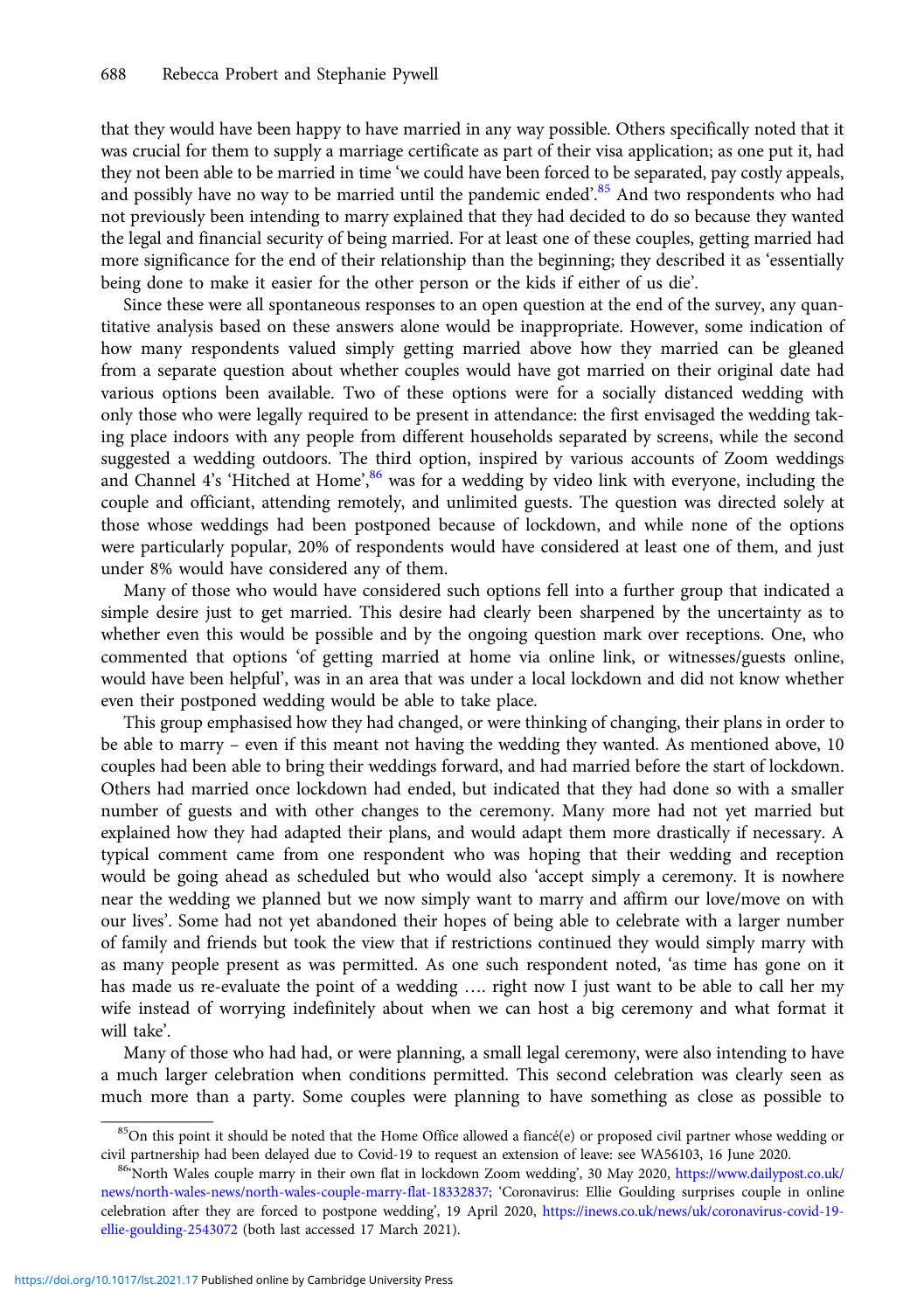their original plans as a way of marking their first wedding anniversary. Others spoke of a blessing, a vow renewal with a registrar, or a celebrant-led ceremony.<sup>87</sup> For some the second celebration was a reception; for others it was their 'wedding', a mark of the extent to which the term is now used to refer to the celebrations surrounding getting married, rather than the fact of getting married.

This brings us on to the large group who could not envisage marrying without their friends – and more particularly their families – being present. Respondents frequently mentioned that they wanted to ensure the attendance of a particular member of their family, often one who lived overseas or who was ill. The vulnerability of some family members posed a particular dilemma for this group, who were all too painfully aware that while attending a wedding brought its own risks, postponing might mean that their parents or grandparents were no longer alive to see them married. Those from large families commented that a limit of 30 did not even cover immediate family: one, who had originally planned a wedding for 380, noted that her siblings and their partners comprised 42 guests. Cutting numbers was reported as causing upset with those family members who were no longer invited. And the necessity of complying with social distancing measures was seen as removing much of the joy from the occasion: as one respondent put it, '[a] wedding is a place of love, we want to be able to hug people and celebrate this properly'. As another reflected, being unable to participate in the usual rituals with loved ones had left them 'feeling lost and robbed of a major life experience'; such rituals were not simply a 'party', since '[i]n times of hardship and hurt, people look to our known traditions and rituals for certainty and hope for the future – without these ceremonies, people are left hopeless'.

The final group consisted of those whose responses focused more on the organisation of their wedding and the changes that they had made to the practical arrangements. To say that these respondents were focused on the wedding as an event in and of itself is not to suggest that they did not take getting married seriously, or to trivialise the importance that they attached to the wedding.<sup>88</sup> These respondents emphasised the time and effort that had gone into planning the wedding and the financial costs of reorganising it. Many mentioned their 'special day' had been two or three years in the planning and they were understandably bitterly disappointed that all this had come to nothing. Flowers had been thrown away, flower-girls and pages had grown out of the outfits that had been bought for them, and items proudly displaying the intended date were a sad reminder of what might have been.

These responses raise important issues about the significance, scale, personalisation and expense of weddings today, which we explore elsewhere.<sup>89</sup> For present purposes, our focus is on how they might help shape solutions for the future.

#### 4. Planning for the future

As the findings of our study illustrate, a small proportion of couples planning to marry at any given time are particularly badly affected by any outright restriction on weddings because of the importance that they attach to marriage as a prerequisite to setting up home together or having children. In an era in which the vast majority of couples live together before they marry and around half of all children are born outside marriage, and at a time when public health considerations were paramount, it was perhaps

 $87$ In England and Wales, at the time of writing, humanist and independent celebrants cannot solemnise weddings. Many couples, however, opt for the highly personalised ceremonies that celebrants offer – usually, but not always, in addition to a couple's legally binding marriage ceremony. For an exploration of the work of independent celebrants, see S Pywell 'The day of their dreams: celebrant-led wedding ceremonies' (2020) Child and Family Law Quarterly 177.<br><sup>88</sup>For commentary on the significance of the way in which marriages are conducted, see Leeds-Hurwitz, above n 14; CC

Otnes and EH Pleck Cinderella Dreams: The Allure of the Lavish Wedding (Berkeley: University of California Press, 2003); M Kalmijn 'Marriage rituals as reinforcers of role transitions: an analysis of weddings in The Netherlands' (2004) 66 Journal of Marriage and Family 582; S Cretney 'Relationships: law content and form' in J Trowell and C Thorpe (eds) Re-Rooted Lives (Bristol: Jordans, 2007); Edge and Corrywright, above n 13; J Eekelaar 'Marriage: a modest proposal' (2013) Fam Law 83; J van Hooff Modern Couples? Continuity and Change in Heterosexual Relationships (Farnham: Ashgate, 2013). <sup>89</sup>'Postponing the day of your dreams: modern weddings and the impact of Covid-19' (in preparation).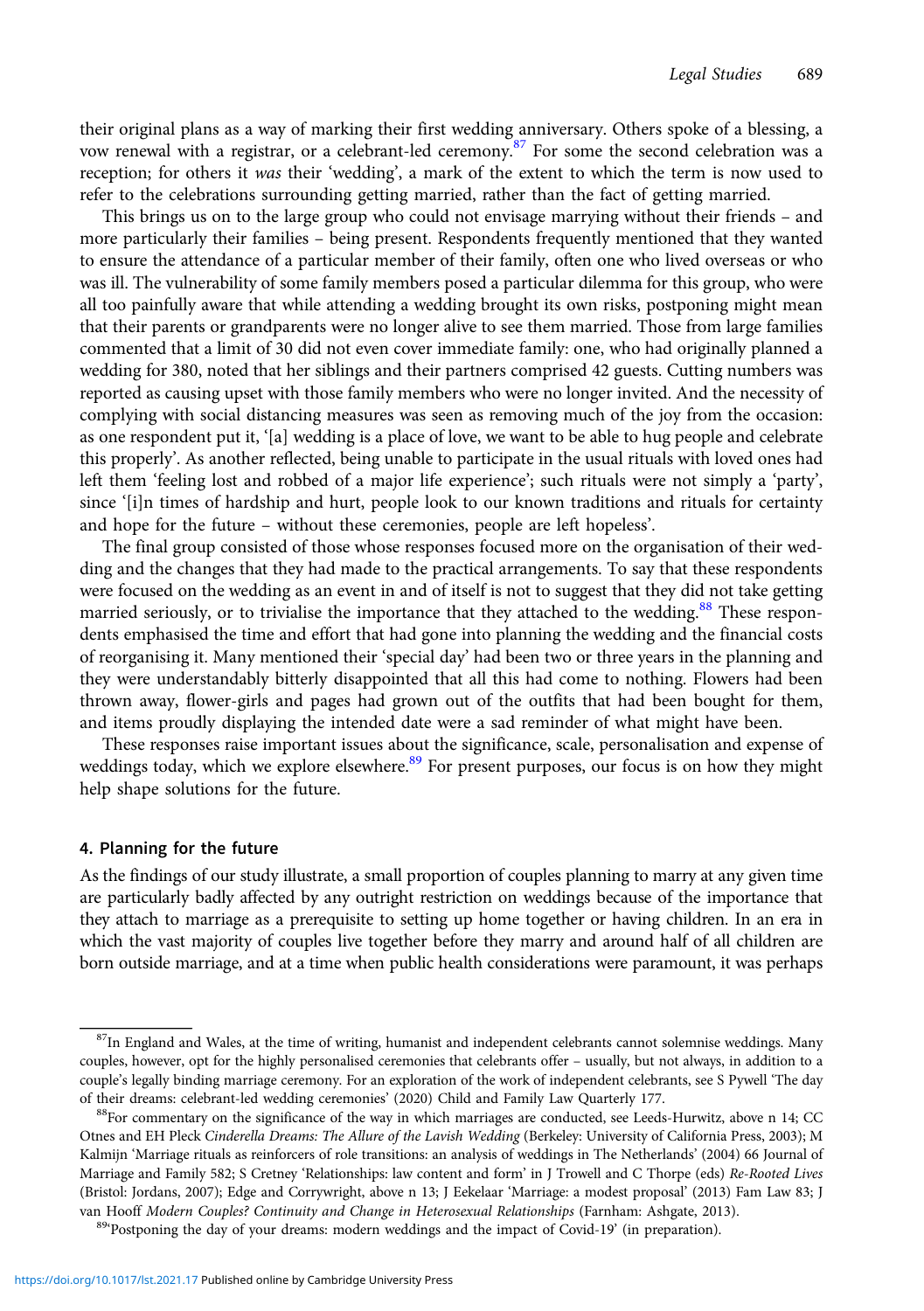understandable that no conscious provision was made for this group. But the passionate pleas from some of our respondents underline the importance of ensuring that some provision is made.

Here it is worth noting that a number of jurisdictions did modify the requirements for a legally binding marriage to enable weddings to go ahead despite the lockdown. For those that already required relatively few formalities, this was a relatively simple matter. The US State of Colorado seems to have been the first, issuing an Executive Order on 26 March to enable marriage licences to be issued despite the closure of the offices from which they would normally be issued.<sup>90</sup> This suspended the laws requiring at least one party to the prospective marriage to appear in person before a county clerk and recorder, and the in-person submission of proof of age and eligibility to marry, and encouraged officials 'to adopt guidance and publicly display such guidance online' as to what was required by way of application and evidence. It also suspended the usual restrictions that licences could only be issued during office hours as prescribed by law and, once issued, would only be valid for 35 days. The absence of any mention of how the wedding could be solemnised reflects the fact that Colorado recognises weddings that are self-solemnised, $91$  as well as allowing a wide range of officiants to conduct them.<sup>92</sup> Couples are simply required to return the licence and accompanying certificate within 63 days of the wedding.

But even jurisdictions that did require a third person to conduct the ceremony made adaptations to how this could be done. On 12 April the United Arab Emirates – which had suspended marriages and imposed restrictions on movement – announced a new procedure for getting married that allowed all stages to be completed online. Couples would be able to log on to the website of the Ministry of Justice to submit the required evidence. Once their application to marry had been approved, they would be able to book an appointment with the Ministry of Justice, who would appoint an imam to conduct the ceremony. The ceremony – attended by witnesses – would be conducted via a video link. An electronic marriage certificate would then be submitted to the Sharia Court, which would verify the information, ratify the marriage contract, and send it to the couple's mobile phones.<sup>93</sup> Just under a week later, the governor of New York, Andrew Cuomo, signed an order similarly authorising 'any issuance of a marriage license application, marriage license, or witnessing or solemnizing of the marriage ceremony, that is required under New York State law ...to be performed utilizing audio-video technology', subject to a number of conditions.<sup>94</sup>

Perhaps inspired by reports of such weddings, questions were asked in Parliament about whether it would be possible to allow couples to give notice remotely,  $95$  or marry outside. Suggestions that the

<sup>90</sup>Executive Order D 2020 014 Ordering the Temporary Suspension of Certain Requirements Preventing Issuance of Marriage Licenses due to the Presence of Covid-19, [https://www.colorado.gov/governor/sites/default/files/inline-files/D%](https://www.colorado.gov/governor/sites/default/files/inline-files/D%202020%20014%20Marriage%20Licenses_0.pdf) [202020%20014%20Marriage%20Licenses\\_0.pdf.](https://www.colorado.gov/governor/sites/default/files/inline-files/D%202020%20014%20Marriage%20Licenses_0.pdf) The original order was subsequently extended: see Executive Order D 2020 028, Extending Executive Order Ordering the Temporary Suspension of Certain Requirements Preventing Issuance of Marriage Licenses due to the Presence of Covid-19 in Colorado, [https://www.colorado.gov/governor/sites/default/files/](https://www.colorado.gov/governor/sites/default/files/inline-files/D%202020%20028%20Extending%20Marriage%20Licenses_0.pdf) [inline-files/D%202020%20028%20Extending%20Marriage%20Licenses\\_0.pdf](https://www.colorado.gov/governor/sites/default/files/inline-files/D%202020%20028%20Extending%20Marriage%20Licenses_0.pdf) (both last accessed 17 March 2021). 91Couples were advised that 'You and your intended spouse may solemnize your own marriage. Neither witnesses nor

officiant are required for a valid self solemnization': ibid.<br><sup>92</sup>Couples were advised that 'A marriage may be solemnized by an officiant who has been ordained or recognized by a

religious denomination, a judge of a court, a retired judge, a court magistrate, a public official whose powers include solemnization of marriages, a Native American tribal official or a friend or relative who is ordained': ibid.<br><sup>93</sup>See [https://gulfnews.com/uae/government/covid-19-uae-ministry-now-provides-online-services-to-hold-muslim-wed-](https://gulfnews.com/uae/government/covid-19-uae-ministry-now-provides-online-services-to-hold-muslim-weddings-1.1586671705026)

[dings-1.1586671705026](https://gulfnews.com/uae/government/covid-19-uae-ministry-now-provides-online-services-to-hold-muslim-weddings-1.1586671705026).<br><sup>94</sup>Executive Order 2020 No 202, Continuing Temporary Suspension and Modification of Laws Relating to the Disaster

Emergency, [https://www.governor.ny.gov/news/no-20220-continuing-temporary-suspension-and-modification-laws-relating](https://www.governor.ny.gov/news/no-20220-continuing-temporary-suspension-and-modification-laws-relating-disaster-emergency)[disaster-emergency](https://www.governor.ny.gov/news/no-20220-continuing-temporary-suspension-and-modification-laws-relating-disaster-emergency) (last accessed 17 March 2021). These conditions limited such online weddings to couples who were physically present in the State of New York, required such couples to provide valid photo ID, and stipulated that 'the video conference must allow for direct interaction between the couple and the town or city clerk, the witness or the person to solemnize the marriage'. The couple were also required to ensure that the documentation was signed – by electronic means if necessary – by themselves, the person solemnising the wedding and the witness.<br><sup>95</sup>Marriage: Video Conferencing: Written Question 52183, question asked by Rachael Maskell on 1 June 2020; answered

by Chris Philp on 10 August 2020, [https://www.parliament.uk/business/publications/written-questions-answers-statements/](https://www.parliament.uk/business/publications/written-questions-answers-statements/written-question/Commons/2020-06-01/52183/) [written-question/Commons/2020-06-01/52183/](https://www.parliament.uk/business/publications/written-questions-answers-statements/written-question/Commons/2020-06-01/52183/) (last accessed 17 March 2021).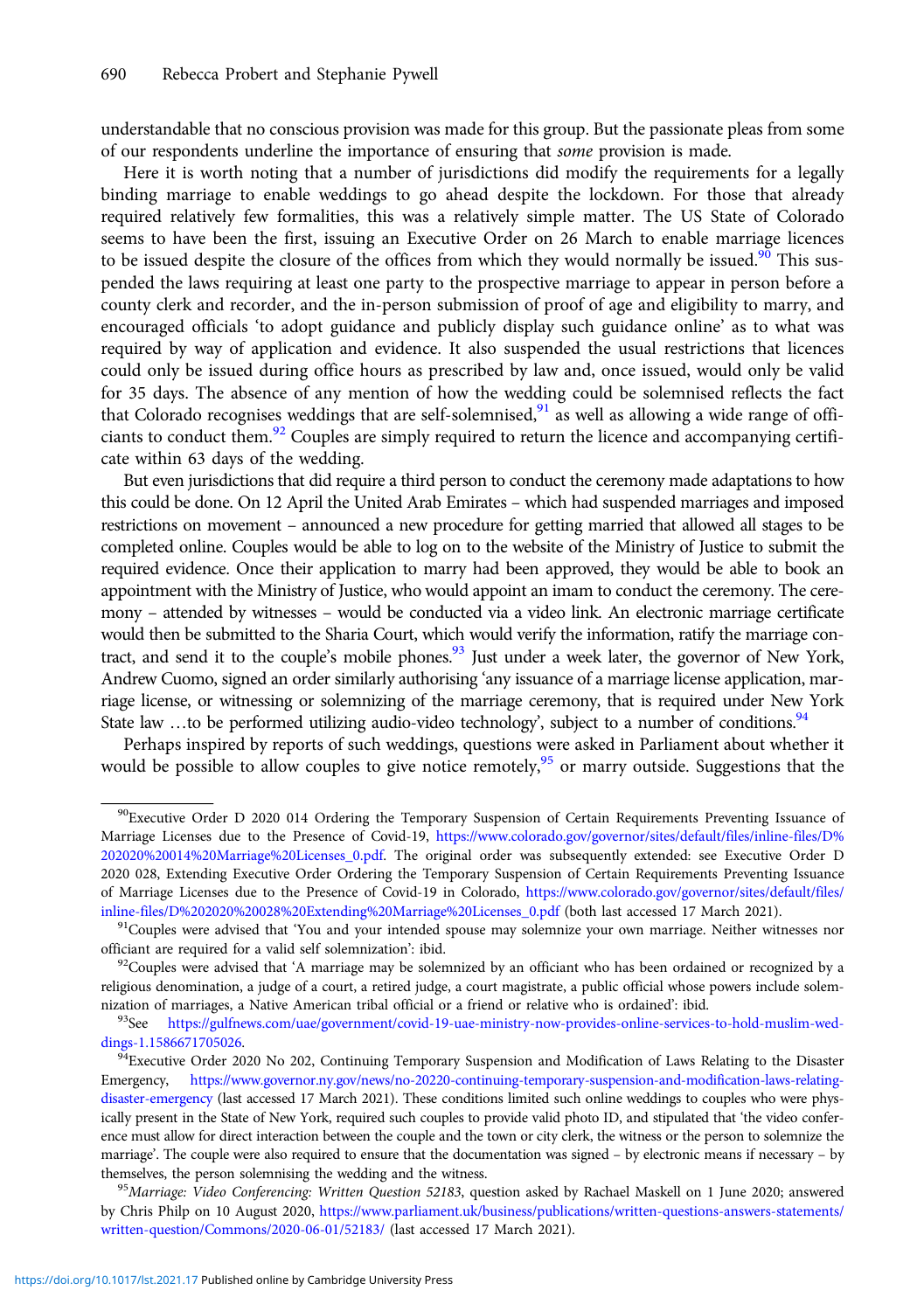government had failed to be 'creative by allowing vicars and registrars to marry people in private gardens<sup>296</sup> rather underestimated the challenges involved in reorienting the law governing weddings around the person conducting the ceremony rather than the place of celebration. As the government repeatedly pointed out, any such changes would require altering the legislation governing weddings.<sup>97</sup>

That is not to say that such changes are not possible as part of a wider review of marriage law. Under the provisional proposals put forward by the Law Commission in its consultation paper, many of the problems we identified in the first section would disappear. It would be possible for notice to be given online or by post, reducing the risk of couples not being able to start the 28-day period in time for a ceremony immediately post-lockdown. Weddings could take place in the presence of just one registration officer, and would not be limited to taking place indoors, making it easier to comply with social distancing requirements.<sup>98</sup>

Of the Commission's specific proposals for powers that could be exercised in any future emergency, the responses to the survey clearly show that the possibility of extending the validity of the authority to marry beyond the existing 12 months<sup>99</sup> would be welcome. The fact that this was not possible under the current law generated quite a number of complaints. As one put it, 'not extending people's wedding license is utterly ridiculous!' Quite apart from the financial implications, there was the time and annoyance of going through the process again, especially when, as one noted, all of their answers would be exactly the same as before.

The provisional proposal that weddings should, in any future emergency, be enabled to take place by video-link, would also have been welcomed by some couples. Of those who were asked if they would have considered this option,<sup>100</sup> 8.5% responded in the affirmative. Most of these respondents were willing to consider any option that would enable them to get married legally: only 2% of the sample chose the video-link option alone. Viewed as a percentage of all couples getting married in England and Wales in any (normal) year, 8.5% would be over 20,000 couples, and even 2% would be around 5,000. It is therefore an option that deserves serious consideration so that provision can be made for those who place primary importance on the legal fact – or necessity – of getting married.

Since it is unlikely that any couples had initially dreamed of marrying by Zoom, such a solution would do little for those who want a wedding as part of getting married. Nonetheless, it might help even in such cases. It was striking how many responses referred to items that had the date of the wedding on them, or to outfits that would never be worn because of the change of date. Enabling a wedding to go ahead by video-link would ensure that commemorative items did at least record the date of the legal wedding, even if other celebrations had to be postponed, and that outfits could be worn on the intended day.

An online wedding, of course, would not be the same as celebrating in person. But the responses to the survey suggest that the way in which the health regulations attempted to strike a balance between getting married as a legal event and a wedding as a social event failed to please anyone. For those couples who simply wanted to be married, having to wait until weddings were permitted to go ahead with 30 guests was particularly frustrating, especially since pubs, restaurants, and gyms had been able to open earlier. Allowing marriages to go ahead earlier, with the minimum number of persons required by law, would have mitigated some of their anger and upset. For those couples who wanted to celebrate with family and friends, the limit of 30 was also problematic. Hardly any of our respondents had been planning to marry with fewer than 30 guests, which meant that going ahead meant making difficult choices. One couple married in a register office with just their respective parents present on the basis that they could not choose just 30 people from their large families. A lower limit might actually have been better for this group too, by reducing the inevitable tensions with family and friends who found

 $^{96}\!Hansard$  HL Deb, vol 804, col 241, 24 June 2020 (Baroness Warwick of Undercliffe).  $^{97}\!Ibid$ 

<sup>98</sup>Law Commission, above n 10, para 11.57.

<sup>99</sup>Ibid, para 11.82(1).

<sup>&</sup>lt;sup>100</sup>This question was only asked of the 615 respondents who had been unable to marry during lockdown.